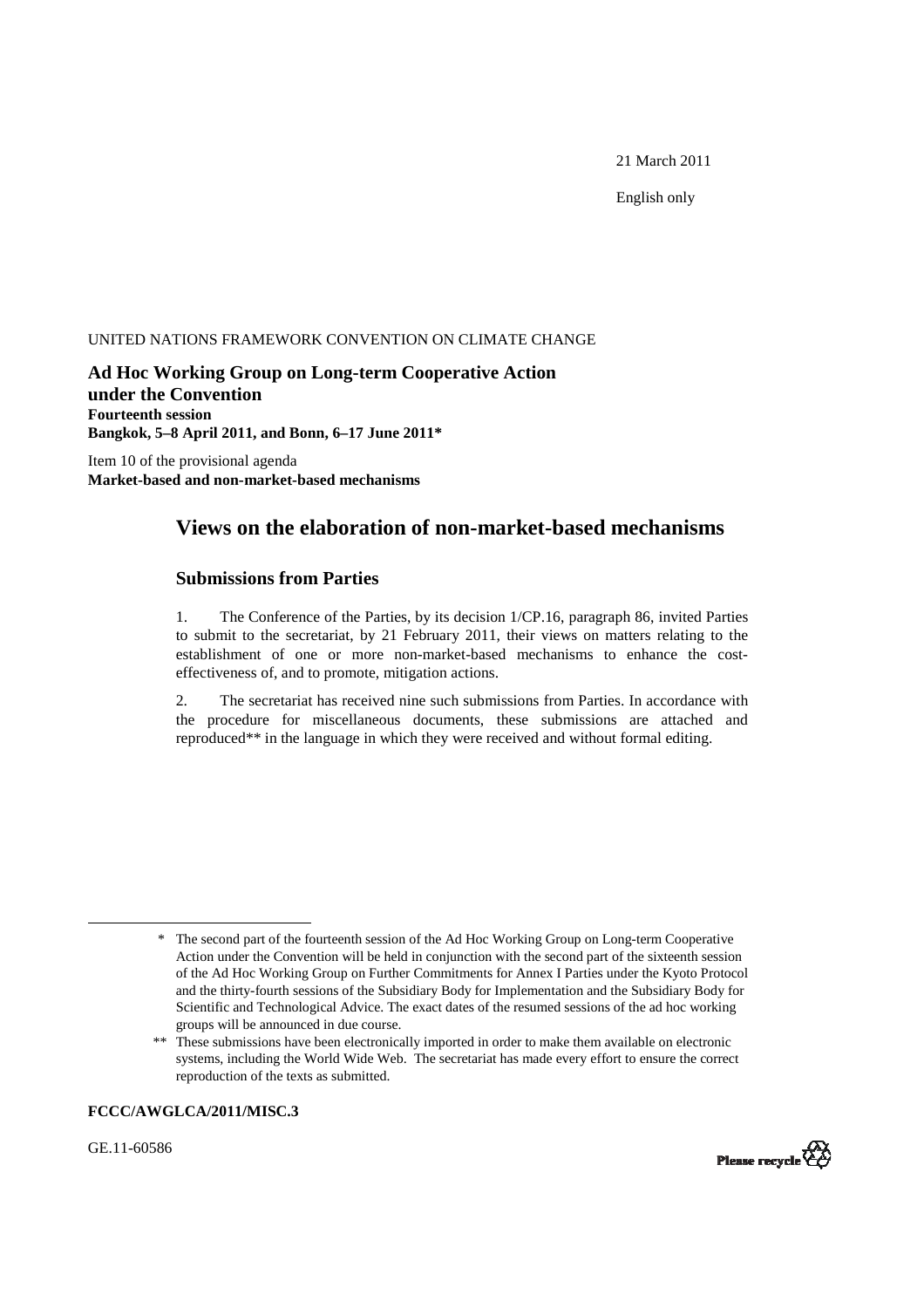# Contents

| Bolivia (Plurinational State of)<br>1.                                 | 3  |
|------------------------------------------------------------------------|----|
| 2.<br>Grenada on behalf of the Alliance of Small Island States (AOSIS) | 6  |
| Hungary on behalf of the European Union and its member States*<br>3.   | 9  |
| Malaysia<br>4.                                                         | 13 |
| 5 <sub>1</sub><br>New Zealand                                          | 14 |
| Peru<br>6.                                                             | 15 |
| Saudi Arabia<br>7.                                                     | 18 |
| Switzerland<br>8.                                                      | 20 |
| Venezuela (Bolivarian Republic of)<br>9.                               | 21 |

*Page*

\* This submission is supported by Albania, Bosnia and Herzegovina, Croatia, Iceland, the Former Yugoslav Republic of Macedonia, Montenegro, Serbia and Turkey.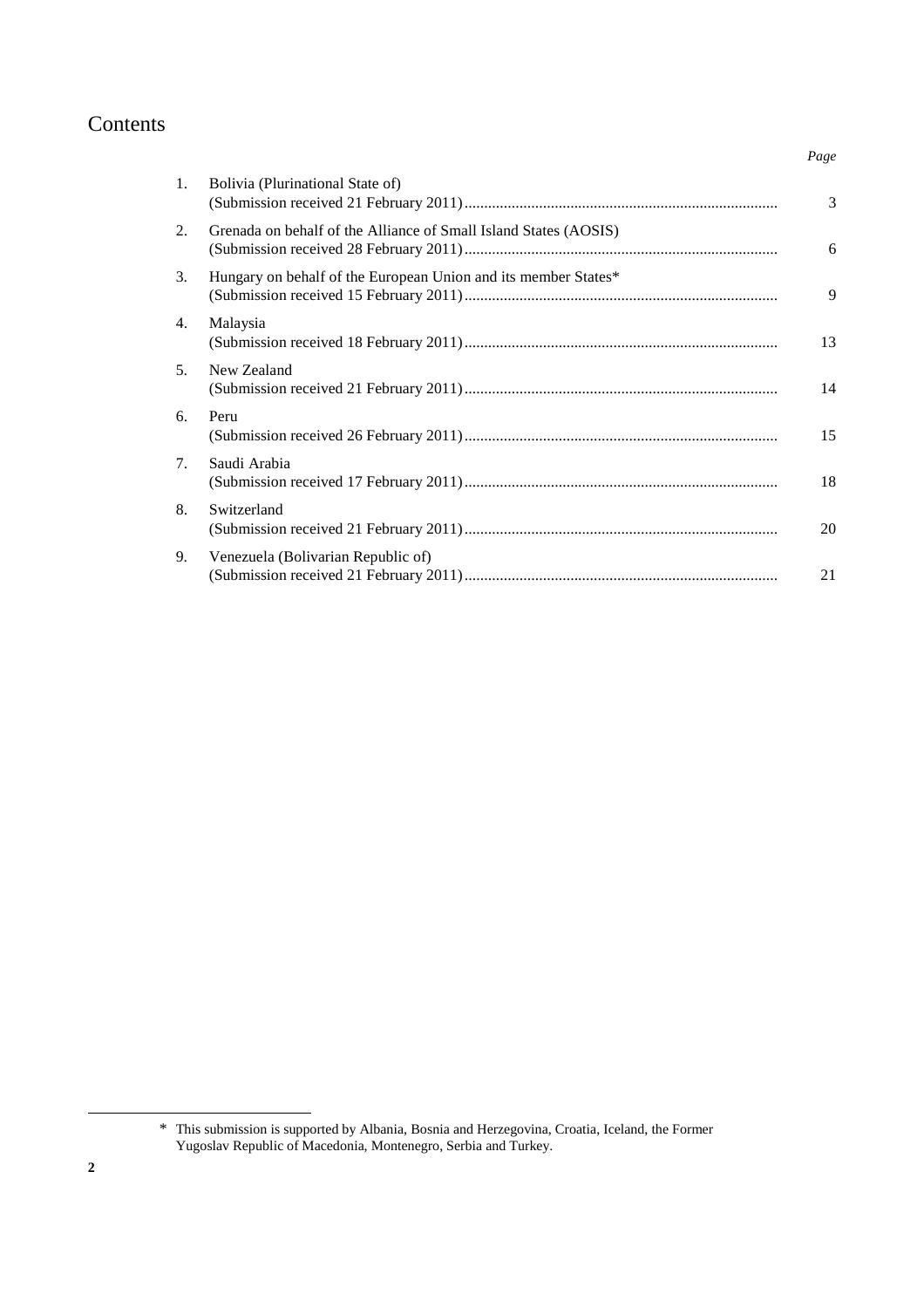#### Paper no. 1: Bolivia (Plurinational State of)

#### **Submission by the Plurinational state of Bolivia**

#### *Establishment, of one or more non-market-based mechanisms to enhance the cost-effectiveness of, and to promote, mitigation actions*

The Plurinational State of Bolivia presents its views on the establishment, of one or more non-marketbased mechanisms to enhance the cost-effectiveness of, and to promote, mitigation actions, as requested in paragraph 84. The views expressed in this and other written and verbal communications by Bolivia shall not be regarded as implying acceptance of certain outcomes of the UN Climate Change Convention in Cancun, which were declared as adopted over the formal, explicit and express objection by Bolivia on the basis, among other things, that they pave the way to: end the Kyoto Protocol; replace it with a more lax voluntary pledge and review approach without specifying the commitments of developed countries; anchor inadequate emission reductions by Annex I Parties of the Convention, which if based on the Copenhagen accord are estimated to result in emission reductions of between 13-17% from 1990 levels; realize levels of global warming of up to 4 degrees Celsius, which is unacceptable to humanity and nature<sup>1</sup>; and prefigure new market mechanisms which enable developed countries to further transfer their responsibilities to developing countries, allowing developed countries to continue utilising and creating market mechanisms outside of the Kyoto Protocol. Bolivia views this violation of consensus as a dangerous precedent for the multilateral system and the rule of law and will seek to defend the rights of Bolivia and ensure that rules and procedures apply equally and fairly to all States, large and small.

- 1. "Non-market approaches" should be nominated "various approaches" because the designation prejudges the existence of market mechanisms that have not been agreed.
- 2. Among the various approaches that can enhance cost-effectiveness and enhance mitigation in general, Bolivia proposes the following approaches, leaving it clear that additional approaches that benefit our climate system can be added.
- 3. It is to be noted that many cost-effective approaches still do have costs both for developed and developing countries, in the latter case those have to be covered fully in consistency with article 4.7 of the convention.
- 4. Measures and approaches related to subsidies
	- (a) Abolition of environmentally damaging subsidies, particularly those on production and extraction of coal and fossil fuel in all its forms, and on the consumption of those products, with special and differential treatment for those developing countries where such subsidies have a big impact on poverty reduction.
	- (b) Establishing subsidies for:

- Investigation/Research and Development on environmentally friendly goods and technology, in particular for alternative energy, which must then be made available without patents to developing countries
- Investigation on goods, technology or processes that promote adaptation to climate change,

<sup>&</sup>lt;sup>1</sup> The recent 'emissions gap report' by UNEP (November 2010) states that developed countries' pledges under the Copenhagen accord are estimated to result in emissions of between +6 and -16 % of 1990 levels in 2020. It also states that the Copenhagen accord pledges imply a temperature increase of between 2.5 to 5ºC before the end of the century.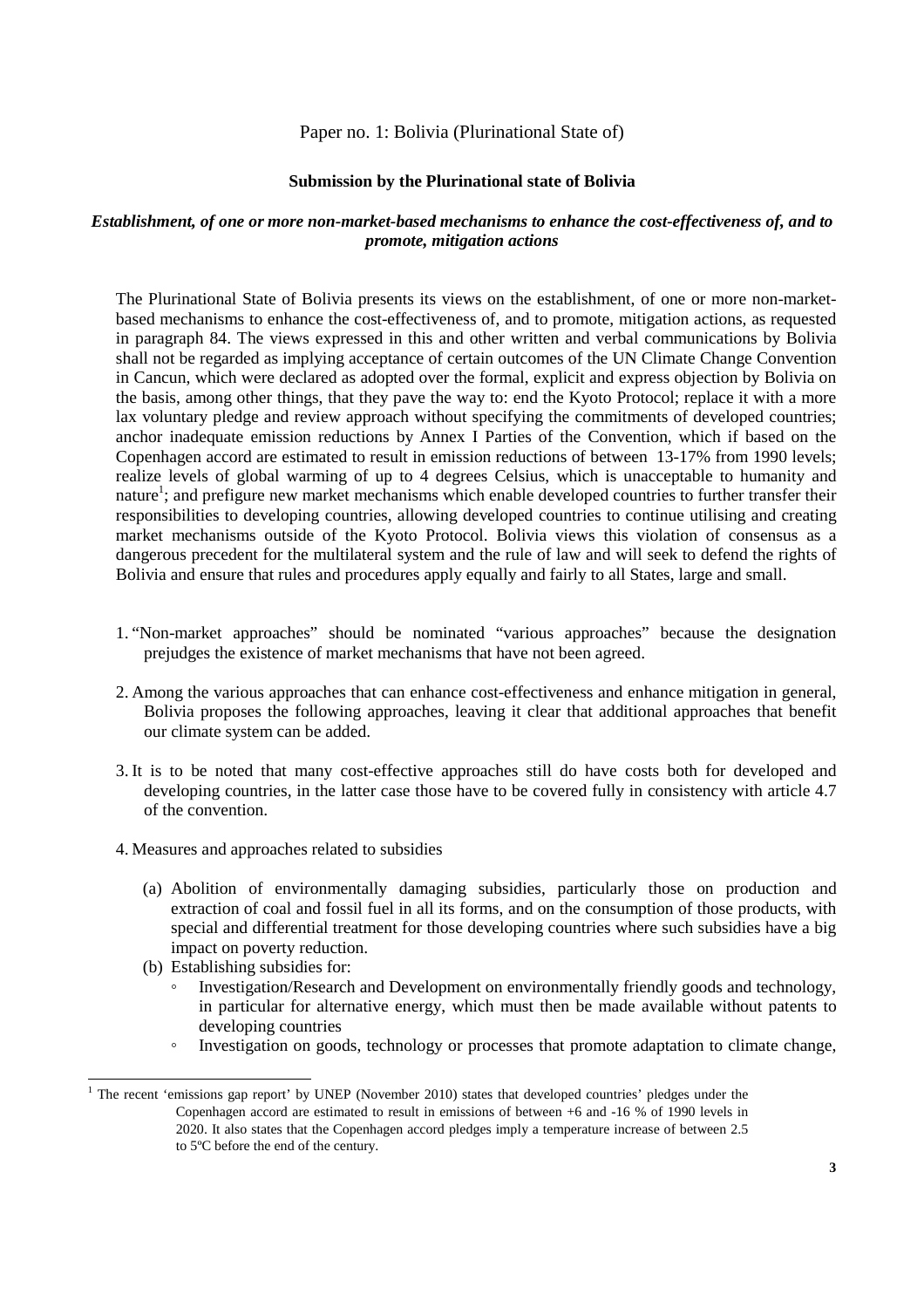which must then be made available without patents to developing countries.

- Promotion environmentally efficient ways of transport (public transport, bicycling, etc)
- Promotion consumption of environmentally friendly goods
- 5. Measures and Approaches related to Taxes
	- Installation of taxes on carbon emissions
	- Installation of taxes on coal, petroleum and other derived products
	- Installation of taxes on particularly un-environmentally friendly practices
	- Installation of taxes on consumption or services that have a high carbon footprint and are for luxury use/ leisure only

6. Regulation and environmental law;

- Definition and adoption of a Universal Declaration of Mother Earth's Rights
- National implementation of legislation that implements this Declaration

7. Measures and Approaches related to consumption and production;

- All Annex I Parties shall develop National Mitigation Strategies that implement emission saving approaches, including legislation, on among others, the sectors:
	- **Residential and Commercial Buildings**
	- Transportation and urban planning
	- **Energy**
	- Agriculture and Forestry
	- Production and consumption of goods

Including in these policies, among others

- **Technological Solutions**
- Policy Solutions
- **Financial Solutions**
- **Behavioral Solutions**
- Regulatory Solutions
- Economic Solutions
- Financial Solutions
- **Educational Solutions**
- 8. Establishment of financial mechanisms that assure the full cost, according to art 4.7 of the convention, of all necessary mitigation actions in developing countries
	- The full cost of all policy measures and its implementation necessities in order to maintain the integrity and the ecosystems of the forests, both for mitigation and adaptation necessities, as for the living standard of the peoples who live related to these forests
	- Assure clean energy matrixes
	- Assure the best production techniques
	- Assure the possibility for developing countries to achieve their sustainable development in the cleanest way possible

9. Education and capacity-building;

- Education on the existence causes and effects of climate change, in all countries and all population groups. Educational programs in non-Annex I countries shall be financially supported by Annex I parties
- Education on impacts of consumption patterns on climate change, settings goals to eliminate progressively most damaging and unnecessary consumption patterns
- Education and support to curb non-Annex I poverty-induced emissions into more sustainable patterns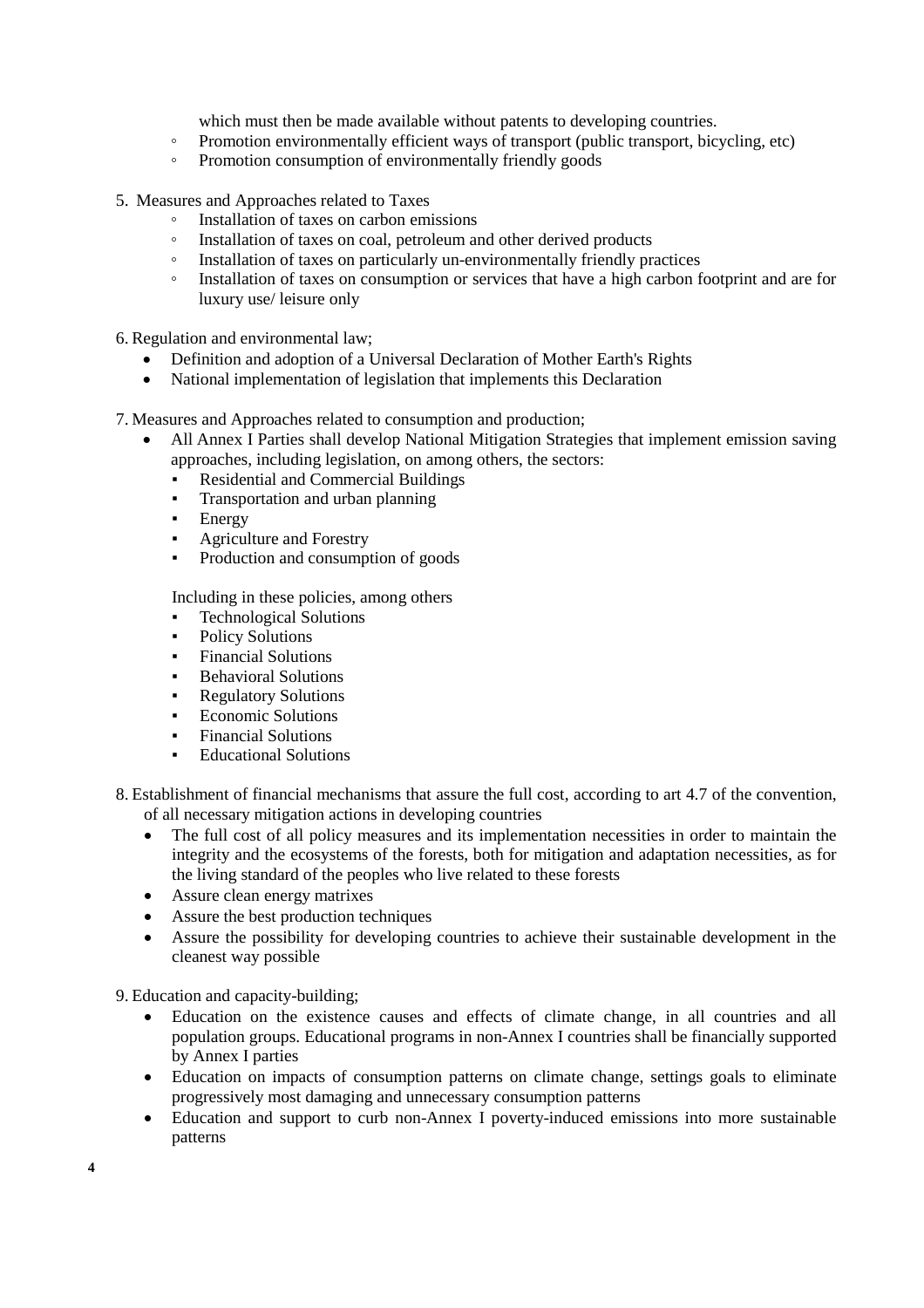- 10. Net reduction and avoidance of greenhouse gas emissions;
	- Financial Support for programs that assure that coal or fossil fuels are not extracted, in particular in places that are vulnerable ecosystems, or that have high environmental risks in case of accidents
	- Start studies on the quantity of fossil fuels that the world can still permit to burn, in order to stabilize the increase of the temperature in 1ºC in the XXI century.
	- Elaborate future work programs to assure that no more fossil fuels will be extracted or used then the ones established in the study above-mentioned
	- Moratorium on investment in and exploration of new energy sources that are very dangerous for climate change
	- No new coal plants should be opened
	- Suspension of petroleum exploration (exploitation) in zones which are particularly important for the maintenance and equilibrium of the climate system (e.g. north and south pole, deep-water drilling, tarsands, etc)
	- Suspension of exploration and exploitation of oil that includes a risk of large amounts of methane.
- 11. Warfare impact of greenhouse gas emissions
	- Prohibition of production of war material and war activities.
	- Deviation of recourses for military spendings towards investment on climate change, in adaptation, mitigation, technology
	- Mandatory submission to UNFCCC by countries of all emissions caused by warfare, including production of military equipment, transportation of troops and equipment, emissions of airplanes and vehicles during military operations, emissions caused by bombings or other military acts, and emissions of future reconstruction of affected areas
- 12. Technology;
	- Removal of barriers associated with intellectual property rights in order to guarantee the transfer of technology from developed countries to developing countries.
	- Intellectual property rights and agreements shall not be interpreted or implemented in a manner that limits or prevents any Party from taking any measures to promote mitigation of climate change. The Parties agree to undertake a range of measures including:
	- Creation of global pools for goods and technologies to promote mitigation of climate change.
	- Use of the full flexibilities contained in the Trade Related Aspects of Intellectual Property Rights (TRIPS) agreement, including compulsory licensing;
	- Differential pricing between developed and developing countries:
	- Reviewing all existing relevant intellectual property rights regulations in order to provide certain information to remove the barriers and constraints affecting environmentally sound technologies;
	- Promoting innovative intellectual property rights sharing arrangements for joint development of environmentally sound technologies;
	- Limited/reduced time patents on climate-friendly technologies

#### 13. Precautionary measures

- Fast international action and support for elimination of short-term climate forcers, suchas black carbon
- Moratorium and suspension of experiments on geo engineering and any artificial manipulation of climate.
- The use of GMOs, biodiesel, nano technologies, and other developments of bio mass are not real solutions for climate change and should no be promoted.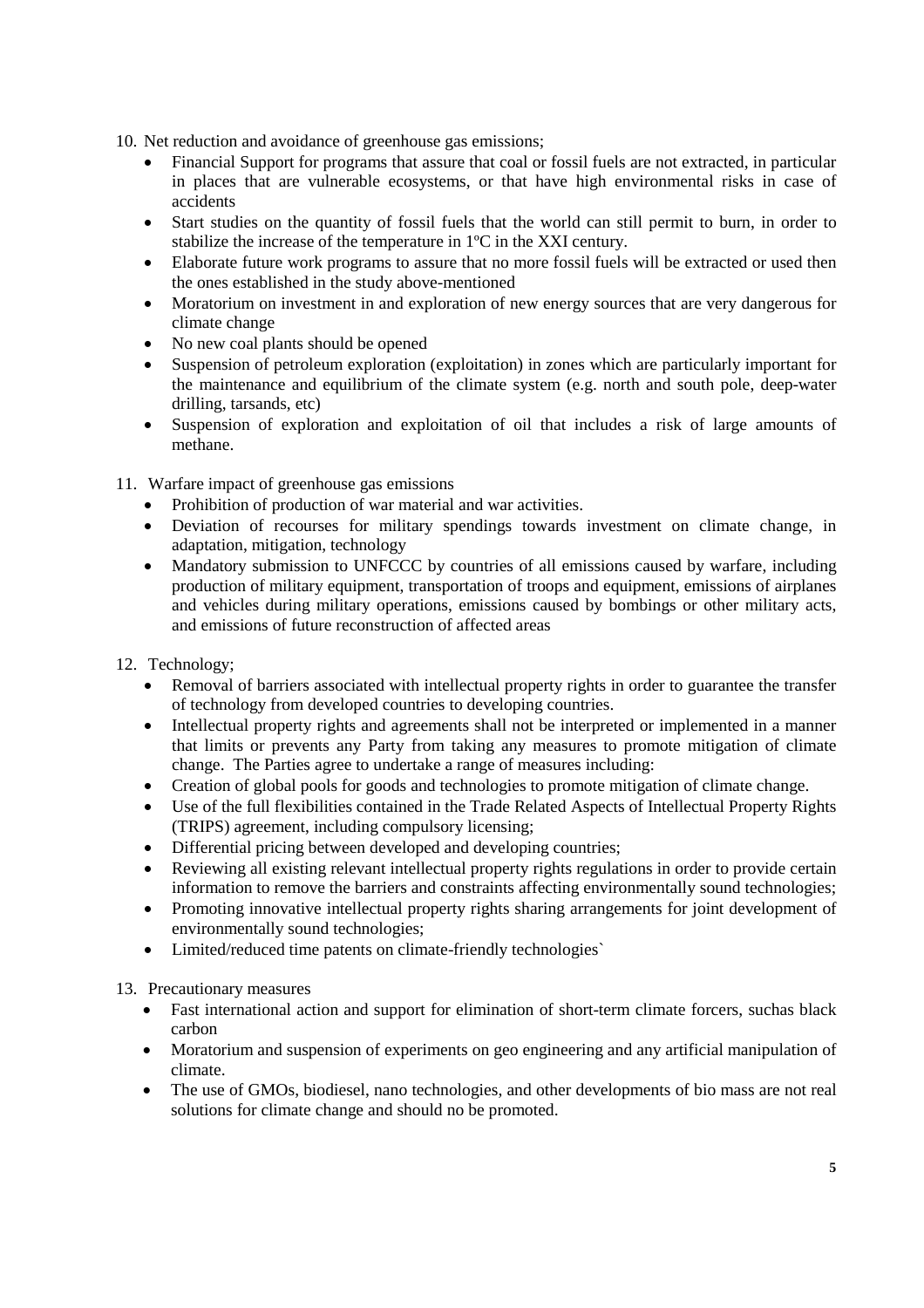Paper no. 2: Grenada on behalf of the Alliance of Small Island States (AOSIS)

## **Ad Hoc Working Group on Long-term Cooperative Action to enhance implementation of the Convention (AWG-LCA)**

## **Submission by Grenada on behalf of the Alliance of Small Island States (AOSIS)**

## **Views on matters relating to the establishment of one or more non-market based mechanisms to enhance the cost-effectiveness of, and to promote, mitigation actions as referred to in document FCCC/AWG/LCA 2010/L.7, paragraph 85 (see paras. 84-86)**

#### **February 2011**

Grenada welcomes the opportunity to present the views of the 43 member States of the Alliance of Small Island States (AOSIS), in response to the invitation to Parties to submit to the Secretariat, their views on the possible establishment of one or more non-market based mechanisms to enhance the cost-effectiveness of, and to promote mitigation actions.

Article 3.3 of the Convention provides that the Parties should take precautionary measures to anticipate, prevent or minimize the causes of climate change and mitigate its adverse effects. Where there are threats of serious or irreversible damage, lack of full scientific certainty should not be used as a reason for postponing such measures, taking into account that policies and measures to deal with climate change should be costeffective so as to ensure global benefits at the lowest possible cost. Under Article 4.3, Annex II Parties agreed to provide new and additional financial resources to address the incremental cost of mitigation efforts in Non-Annex I Parties.

## **1. To achieve global goals, global emissions must be reduced by 10-14 billion tonnes annually by 2020**

At COP 16 in Cancun, all Parties recognized that deep cuts in global greenhouse gas emissions are required to hold the increase in global average temperature below 2°C above pre-industrial levels, and that Parties should take urgent action to meet this long-term goal, consistent with science and on the basis of equity. The Parties also recognized the need to consider strengthening the long-term global goal in relation to a global average temperature rise of 1.5°C.

According to the IPCC's Fourth Assessment Report, a 25-40 % reduction in Annex I Party emissions is needed by 2020, together with a substantial reduction in business as usual emissions (estimated at 15-30% below BAU) from developing countries even to limit temperature increases to 2.0 to 2.4 degrees above preindustrial levels, together with a peaking of global emissions by 2015. Over 100 Parties to the UNFCCC have expressed their support for a temperature limitation to well below 1.5 degrees Celsius above preindustrial levels, and long-term stabilization of greenhouse gas concentrations in the atmosphere at well below 350 parts per million of carbon dioxide equivalent. To achieve these goals, *more than an 85% reduction* in global emissions is needed below 1990 levels by 2050.

Current pledges made before and after COP 15 and 16 fall far short of the emission reductions needed to put the world on track for either a 2 degree or 1.5 degree global warming limitation above preindustrial levels. To keep warming to the 2 and 1.5 degree targets, it has been said that annual global emissions need to drop to  $44-40$  billion tonnes (gigatonnes) of  $CO<sub>2</sub>$  equivalent emissions by 2020.<sup>2</sup> If the pledges that have now

l

<sup>&</sup>lt;sup>2</sup> "Cancun Climate Talks - Keeping Options Open", C. Chen, B. Hare, M. Hagemann, N. Höhne, S. Moltmann, M. Schaeffer (January 2011), Climate Action Tracker Briefing Paper (Climate Analytics, PIK, Ecofys), available at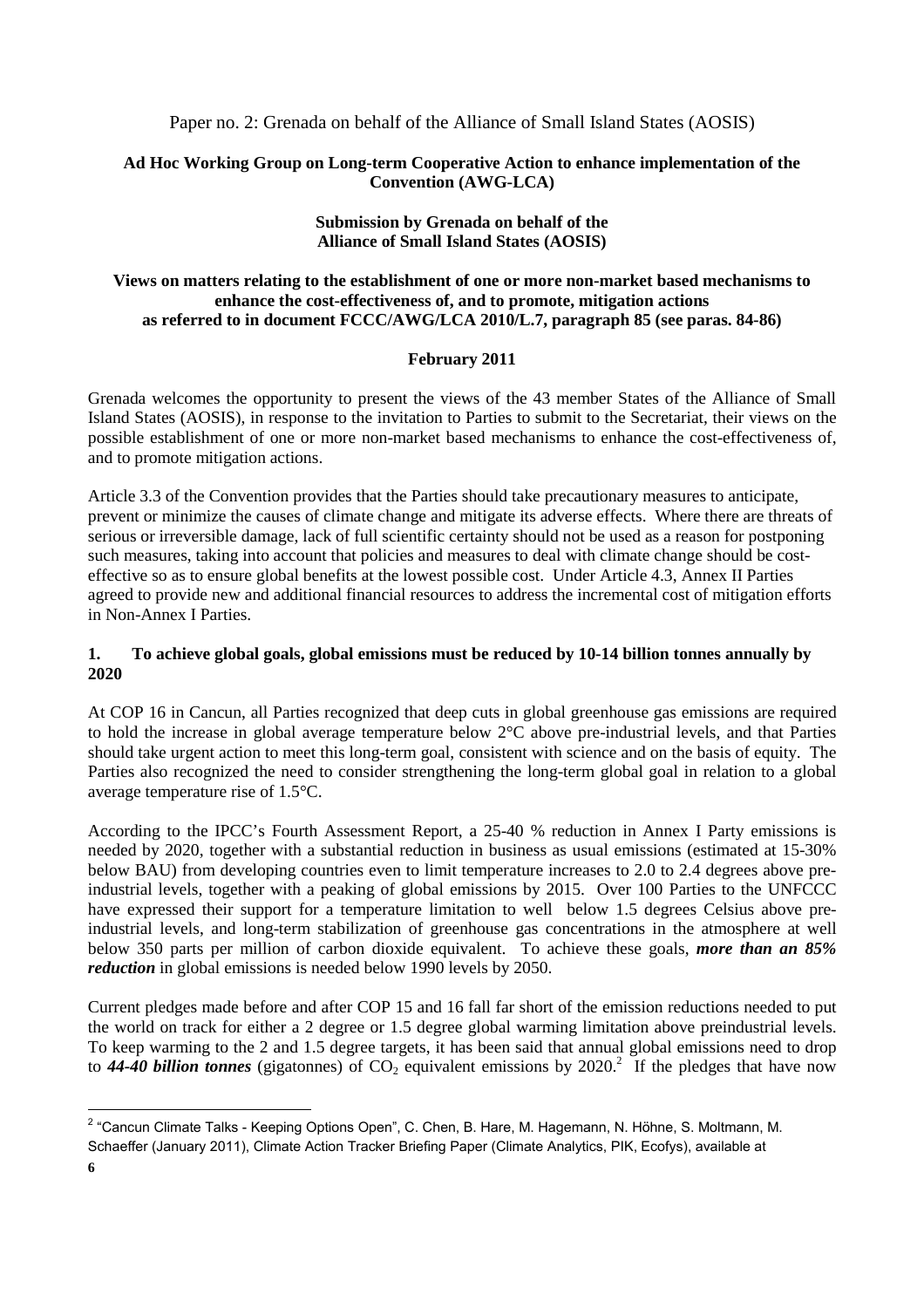been presented are added up, with accounting provisions taken into consideration, expected global emissions leave a *10-14 gigatonne gap* of emission reductions needed per year by 2020; if the most stringent pledges proposed are implemented, and assuming no loopholes, this gap drops to 8-12 gigatonnes of reductions needed.3

The necessary abatement potential exists. According to a 2010 McKinsey study<sup>4</sup>, in 2020 technical measures costing below  $\bigoplus$  per tonne produce an abatement potential of 19 gigatonnes of CO<sub>2</sub>-equivalent. Much of this reduction could be achieved at a low or even a negative cost – meaning that measures could pay for themselves over time. For 2030, abatement potential of 38 gigatonnes can be identified at below €80 per tonne, with another 8 gigatonnes possible if more expensive measures and changes in behavior are included.<sup>5</sup> This could yield a total reduction of 70% from BAU emissions in 2030. The average abatement cost is minus  $66$  per t/CO<sub>2</sub>-e, 35% of measures are net profit positive (excluding transaction costs), another 40% costs between zero and  $\text{\textcircled{20}}$  per t/CO<sub>2</sub>-e, and 10% between  $\text{\textcircled{20}}$  and  $\text{\textcircled{40}}^6$ . More than 10 gigatonnes could be achieved at negative cost by 2030.

## **2. Areas in which non-market based mechanisms will assist in realizing mitigation potential**

Both market-based and non-market based mechanisms will be needed to realize mitigation potential at the scale required.

Non-market based mechanisms will be useful in supporting mitigation efforts where it is difficult to measure emission reductions accurately, or where uncertainties in estimation exist (for example, in the forestry sector, and with efforts to reduce emissions from deforestation and forest degradation (REDD).

Non-market based mechanisms will also be useful where the potential exists for a large number of inexpensive emission reduction credits to flood the market, decreasing the price signal needed to incentivize more expensive or longer-term emission reductions. This has been a challenge with low-cost abatement options for HFC-23 destruction and  $N_2O$  abatement projects in connection with adipic acid production. Use of a non-market based mechanism to address industrial gas projects, which involve high global warming potentials and low abatement costs, may succeed in preventing a glut of credits from reducing carbon market prices. AOSIS is of the view that HFC-23 and  $N_2O$  abatement should not continue to be eligible within the CDM or be eligible in any other market-based offset mechanism, but should be instead be subject to domestic and international regulation. Other industrial gases with high GWPs present the same difficulty and should also be addressed through domestic and international regulation, rather than offset mechanisms.

It will be useful to consider the possible establishment or use of one or more non-market based mechanisms to promote mitigation actions:

- where market-based approaches have already led to perverse incentives to generate additional emissions for reduction (HFC-23 projects)
- where market-based approaches may lead to perverse incentives to increase reliance on high-carbon fuels or produce additional emissions that must be reduced (carbon injection linked to enhanced oil recovery or EOR, super-critical coal projects),

http://www.climateactiontracker.org/briefing\_paper\_cancun.pdf. See also The Emissions Gap Report (UNEP, 2010) and citations therein.<br><sup>3</sup> Id.

<sup>&</sup>lt;sup>4</sup> Impact of the financial crisis on carbon economics, Version 2.1 of the Global Greenhouse Gas Marginal Abatement Cost Curve (McKinsey & Company, August 2010)

http://www.mckinsey.com/clientservice/sustainability/pdf/Impact\_Financial\_Crisis\_Carbon\_Economics\_GH GcostcurveV2.1.pdf

 $<sup>5</sup>$  Id. at 7.</sup>

 $^6$  Id. at 8.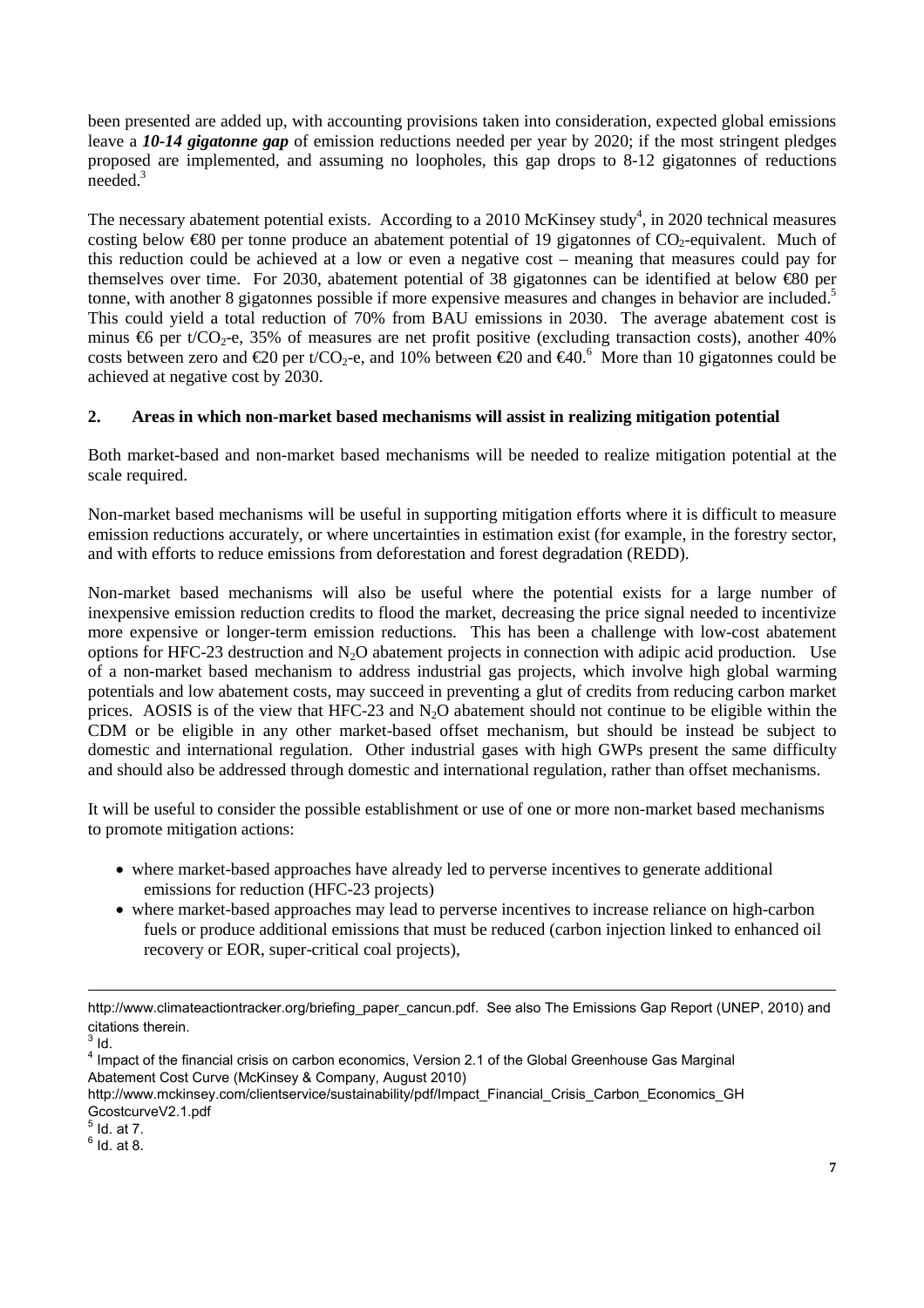- where market-based approaches might lead to leakage (industrial gas projects), $^7$
- where certain categories of emission reductions may flood the market with low-cost credits, or credits that may not reflect real and additional reductions (HFC-23 and adipic acid abatement)
- where there is a possibility of creating perverse incentives that may lead to a net increase in global emissions (projects involving gases with high global warming potentials)
- where investment decisions are likely to be made for reasons other than reducing GHG emissions, and hence reductions achieved may not be additional (nuclear facilities, hydro projects, carbon injection associated with enhanced oil recovery).
- where efforts are already undertaken for other purposes, demonstrating that they are already costeffective (EOR, negative cost emission reductions)
- where unavoidable or significant uncertainties exist in emission estimates (LULUCF and REDD)
- where emission reductions produce a net cost savings to the investor, such reductions are not additional and the issuance of offsets may result in an increase in global emissions
- where additionality cannot readily be established, or where market-based mechanisms may perversely lead to increased fossil fuel dependency (super and ultra-critical coal facilities, CCS)

In certain of these cases, the direct funding of emission reduction efforts in developing countries may be most cost-effective (e.g., HFC-23,  $N_2O$  abatement from adipic acid production).

For areas in which there is low or negative cost mitigation potential, non-market based mechanisms such as green investment funds, revolving funds, and concessional loans may assist in providing developing countries and the private sector with access to the upfront capital needed to realize these cost savings and emission reductions.

In other cases, new market-based mechanisms that take a broader sectoral approach may be needed.

l

<sup>&</sup>lt;sup>7</sup> See "Industrial N2O Projects under the CDM, Adipic Acid: A Case of Carbon Leakage?", L. Schneider, M. Lazarus, A. Kollmuss (Stockholm Environment Institute, October 9, 2010).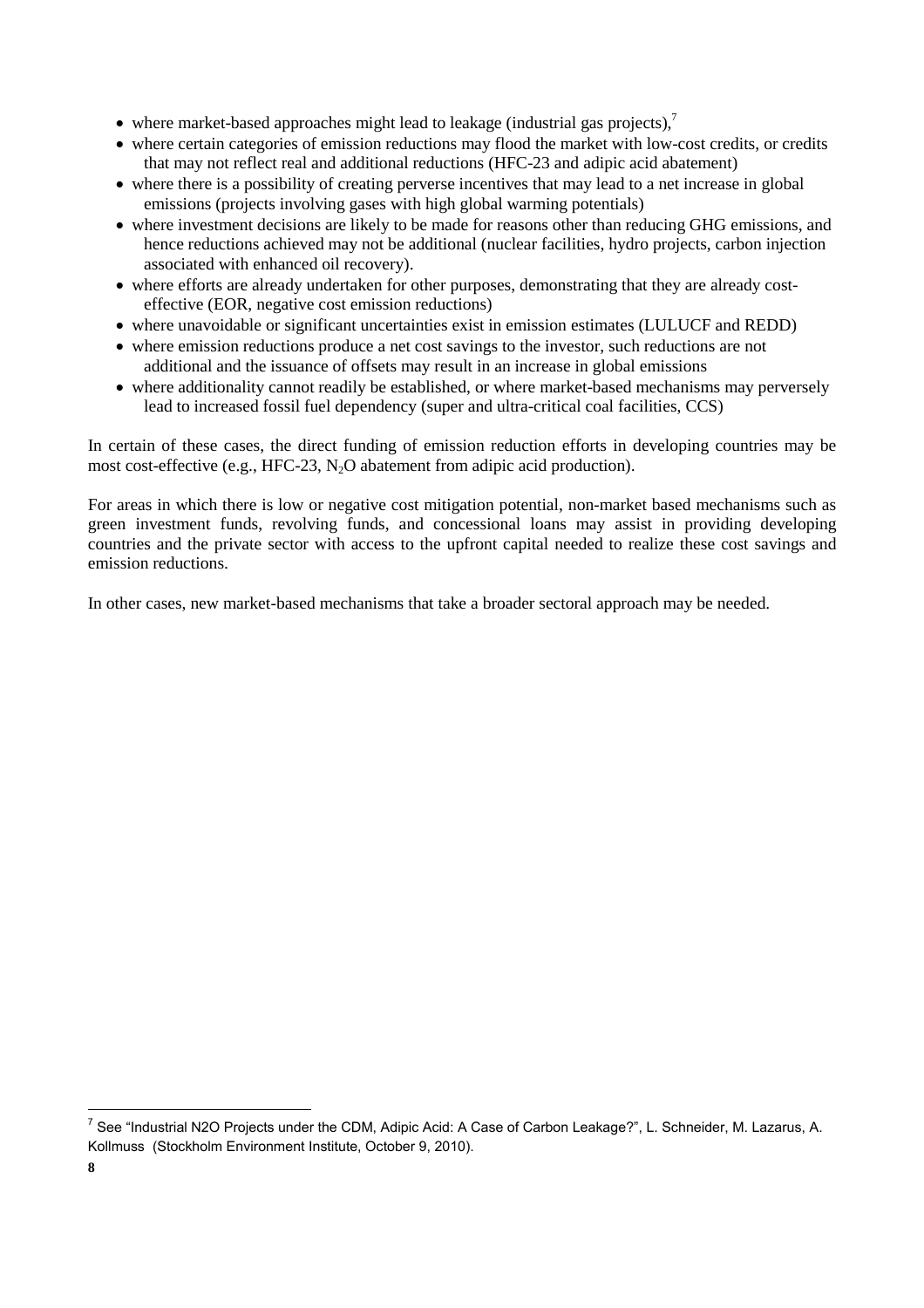Paper no. 3: Hungary on behalf of the European Union and its member States

# **SUBMISSION BY HUNGARY AND THE EUROPEAN COMMISSION ON BEHALF OF THE EUROPEAN UNION AND ITS MEMBER STATES**

# **This submission is supported by Albania, Bosnia and Herzegovina, Croatia, Iceland, the Former Yugoslav Republic of Macedonia, Montenegro, Serbia and Turkey.**

Budapest, 15 February 2011

## **Subject: Matters relating to the establishment of non-market-based mechanisms to enhance the cost-effectiveness of, and to promote, mitigation actions**

- 1. At COP-16 in Cancun, the outcome of the work of the Ad-Hoc Working Group on long-term Cooperative Action under the Convention (AWG-LCA) invited submissions from Parties and accredited observer organisations on matters relating to the establishment of one or more nonmarket-based mechanisms to enhance the cost-effectiveness of, and to promote, mitigation actions (FCCC/AWGLCA/2010/L.7, paragraph 86) by 21 February 2011. The European Union and its Member States (in the following referred to as 'the EU') welcome this opportunity.
- 2. There are different ways to contribute to sustainable development in a cost efficient manner. The EU is of the view that both market and non-market-based approaches are important and that they complement each other. The appropriateness of an instrument per se will vary depending on circumstances, objectives and consideration of possible externalities.
- 3. The EU has experience from implementing policies that are both market-based and nonmarket-based (including such examples as carbon and energy-related taxation, quality standards and regulation). EU views on market-based approaches and on the evaluation of market and non-market-based approaches are included in its submissions from February, March and April  $2009^8$ , and from July  $2010^9$ .
- 4. As many approaches (both market-based and non-market-based) are very specific to national circumstances and objectives, each country should consider what appropriate actions to undertake in order to best and most cost-effectively reduce their emissions. National appropriate mitigation actions in general are actually already discussed as part of section III-B of the AWG-LCA text adopted in Cancún. So it will be important, as we continue work on nonmarket-based approaches, to avoid duplication with these NAMAs discussions.
- 5. We should rather focus on discussing specific approaches that would benefit from coordinated actions. In this context, some activities, such as the production and consumption of a group of synthetic chemicals with high Global Warming Potential, used worldwide, and for which environmentally superior alternatives are available may be indeed very effectively tackled in an international non-market approach as the experience with the Montreal Protocol suggests.

 8

Contained in FCCC/KP/AWG/2009/MISC.3, FCCC/AWGLCA/2009/MISC.1/Add.4,

FCCC/KP/AWG/2009/MISC.9 and FCCC/AWGLCA/2009/MISC.4 (Part I) respectively

FCCC/KP/AWG/2010/MISC.5/Add.1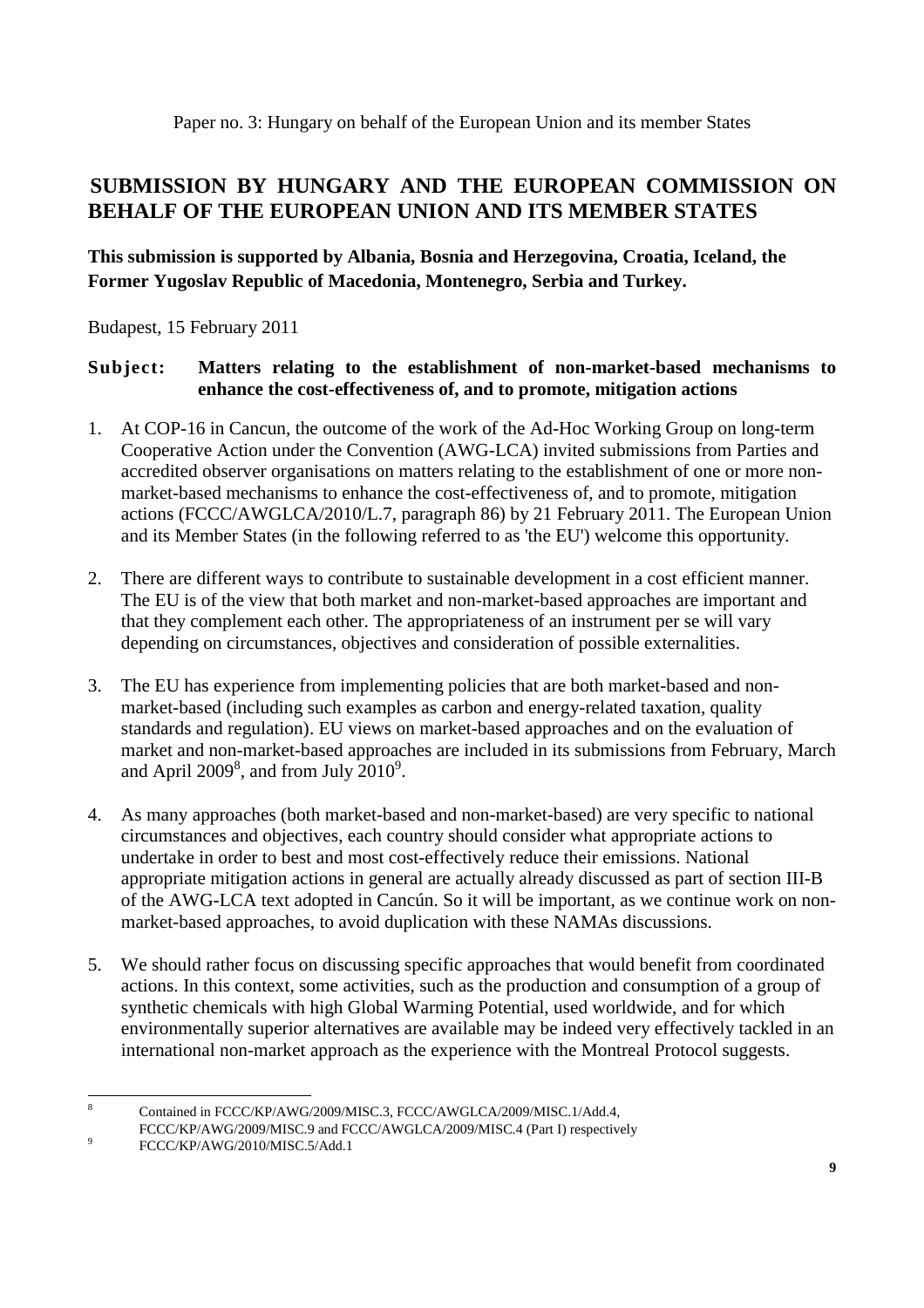- 6. In that context, we are putting forward a proposal on a decision by the COP of the UNFCCC at its 17th session, to confirm and support action on HFCs under the Montreal Protocol (further described below) as a prime example of a non-market-based approach.
- 7. The EU is also open to further discuss other non-market-based approaches that could contribute to enhance the cost-effectiveness of, and promote, mitigation actions.

## **Bridging UNFCCC and the Montreal Protocol for cost-effective mitigation of HFC emissions**

- 8. Hydrofluorocarbons (HFCs) are increasingly used as substitutes to ozone depleting hydrochlorofluorocarbons (HCFCs) and chlorofluorocarbons (CFCs) which are controlled and phased out under the Montreal Protocol on substances that deplete the ozone layer. The accelerated phase out of the ozone depleting hydrochlorofluorocarbons (HCFCs) mandated under the Montreal Protocol<sup>10</sup> is pressing developed and in particular developing countries to swiftly move into alternatives to HCFCs and, as a result, it may further add to a rapid increase in the use of HFCs.
- 9. According to the latest assessment from the Intergovernmental Panel on Climate Change (IPCC), atmospheric concentrations of HFC-134a, the most widely used HFC, increased by 349% between 1998 and  $2005<sup>11</sup>$ . As a result of the accelerated HCFC phase-out, emissions of HFCs are set to increase rapidly under different business-as-usual scenarios, further hampering the efforts to reduce global greenhouse gas emissions: The Montreal Protocol's Technology and Economic Assessment Panel estimates that HFC emissions will grow in the period 2002- 2020 by a factor of 3 in developed countries and by a factor of 20 in developing countries<sup>12</sup>. By 2050 the projected global HFC emissions could grow to 3.6 - 8.8 GtCO<sub>2</sub> eq.<sup>13,14</sup> per year.
- 10. The rapidly growing global use of HFCs could jeopardize the goal of limiting global warming to below 2°C above pre-industrial levels. The EU calls for Parties to acknowledge this risk and at the same time to seize an opportunity for rapid, efficient climate mitigation action to avoid in a cost-effective manner adding more than 100 Gigatonnes of CO2eq to the atmosphere by 2050.

 $10<sup>10</sup>$ 10 The phase out of HCFCs has been accelerated, notably in developing countries, by Decision XIX/6 adopted at the 2007 Meeting of the Parties to Montreal Protocol . Considering that HCFCs have a high-GWP, this phase-out can contribute to addressing climate change. However, the realisation and extent of this benefit

depends on the GWP of the alternatives to HCFCs and their containment in the applications.<br>
<sup>11</sup> Forster, et al. 2007: Changes in Atmospheric Constituents and in Radiative Forcing. In: Climate Change 2007: The Physical Science Basis. Contribution of Working Group I to the Fourth Assessment Report of the IPCC 12 Technology and Economic Assessment Panel (Montreal Protocol on Substances that Deplete the Ozone

Layer), 2009: Assessment of alternatives to HCFCs and HFCs and update of the TEAP 2005 supplement report data. 13 Gschrey, B. and Schwarz, W. 2009. Projections of global emissions of fluorinated greenhouse gases in 2050.

Oko-Recherche, available at /www.umweltdaten.de/publikationen/fpdf-l/3866.pdf

<sup>14</sup> Velders G., D. Fahey, J. Daniel, M. McFarland and S. Anderson. (2009) "The large contribution of projected HFC emissions to future climate forcing" PROC. NAT'L. ACAD. SCI. Early Edition;

**<sup>10</sup>**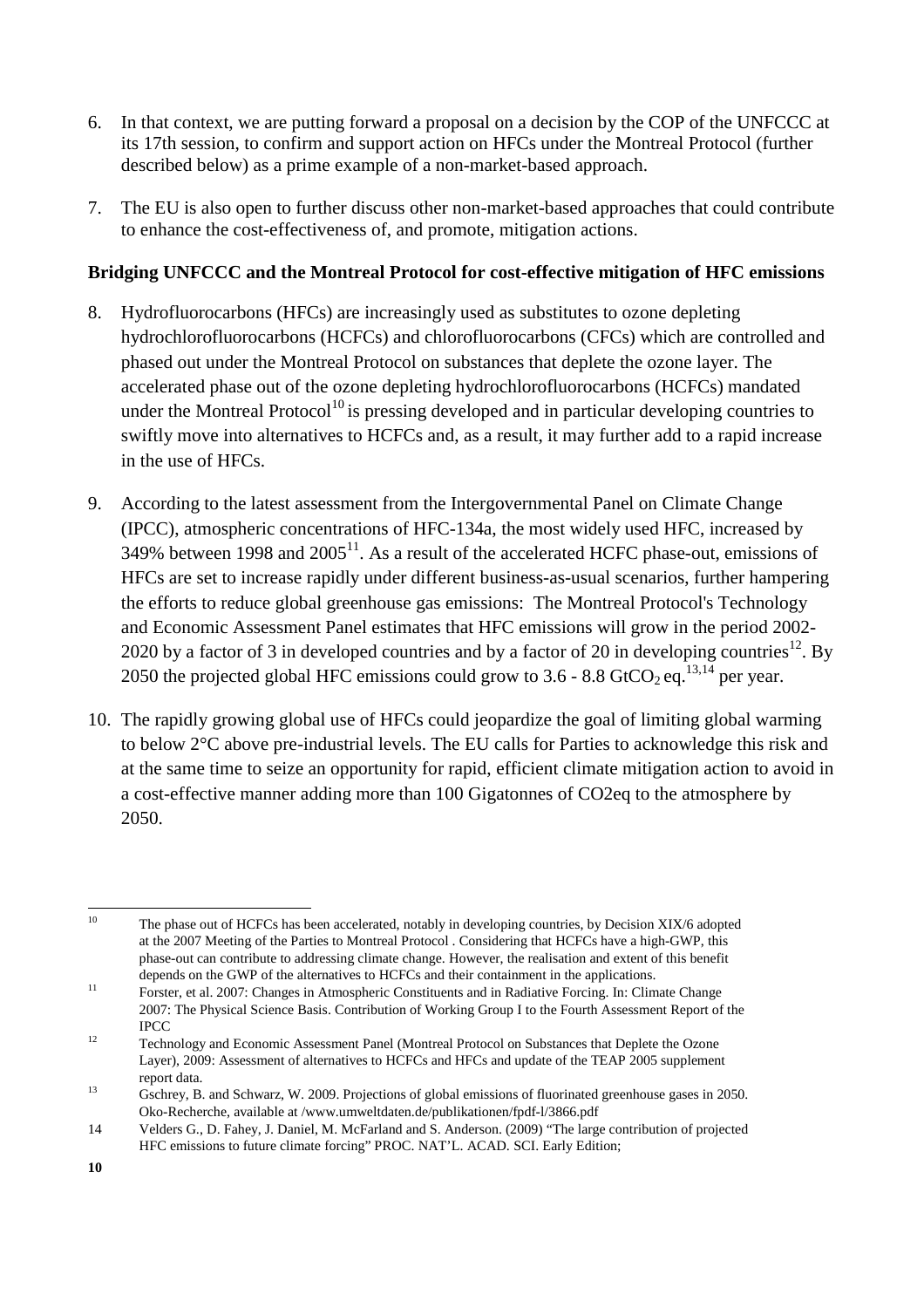The EU welcome this opportunity to envisage the need for the establishment of a non-marketbased mechanism related to the mitigation of Hydrofluorcarbons (HFCs) in addition to other existing mechanisms and would like to share the following views:

- a. Since April 2009 the EU has expressed concerns about this risk and proposed the establishment of a specific arrangement to deal with this issue<sup>15</sup>. The EU has reiterated these concerns and further elaborated its proposal through the AWG-LCA discussions in 2009- 2010. At the same time other Parties, sharing the same concerns, proposed specific approaches to deal with this issue building upon and further contributing to the elaboration of the EU proposal: In May 2009, the Federated States of Micronesia and Mauritius submitted a proposal to amend the Montreal Protocol in order to control the production and consumption of HFCs. In the same year, Mexico, Canada and the United States of America (USA) submitted an alternative HFC phase-down proposal. Enhanced proposals were submitted by the same Parties under the Montreal Protocol in 2010.
- b.At the conclusion of the latest Meeting of the Parties to the Montreal Protocol in November 2010, 90 Parties including the EU, formally declared their "intent to pursue further action under the Montreal Protocol aimed at transitioning the world to environmentally sound alternatives to HCFCs and CFCs"16. In the same declaration the Parties acknowledged that HFCs are covered by the UNFCCC and its Kyoto Protocol and that "action under the Montreal Protocol should not have the effect of exempting them from the scope and the commitments contained thereunder". The European Union shares the view that, as economically viable and technically feasible low-GWP alternatives already exist for many of today's HFC applications, a progressive transition away from HFCs could be adopted worldwide. Expedited action would enable in particular developing countries to avoid an intermediate transition from HCFCs to HFCs in many sectors and to take advantage of the broad range of low-GWP alternatives that are technically and economically viable.
- c. The Montreal Protocol, having dealt with the same industrial and economic sectors that now use HFCs, offers a ready, comprehensive, and tested infrastructure for addressing this specific task. Based on the successful model followed for ozone depleting substances which HFCs are replacing, the Montreal Protocol can efficiently deal with HFCs through step-wise schedules to phase-down their production and consumption. It allows Parties to benefit from the Protocol's technical and scientific bodies to ensure that the schedules that will ultimately be agreed are technically feasible and economically viable and take into account the special situation of developing countries. Furthermore it offers a fully operational financial mechanism, the Multilateral Fund (MLF), which has successfully provided developing countries with sufficient financial and technical support, including the transfer of

<sup>15</sup> UNFCCC, AWG-LCA, 6th Session, Ideas and proposals on the elements contained in paragraph 1 of the Bali Action Plan, Submissions from Parties, Part I. FCCC/AWGLCA/2009/MISC.4 (Part I), paragraph 38 Report of the 22nd Meeting of the Parties, Advance copy.

http://ozone.unep.org/Meeting\_Documents/mop/22mop/MOP-22-9E.pdf.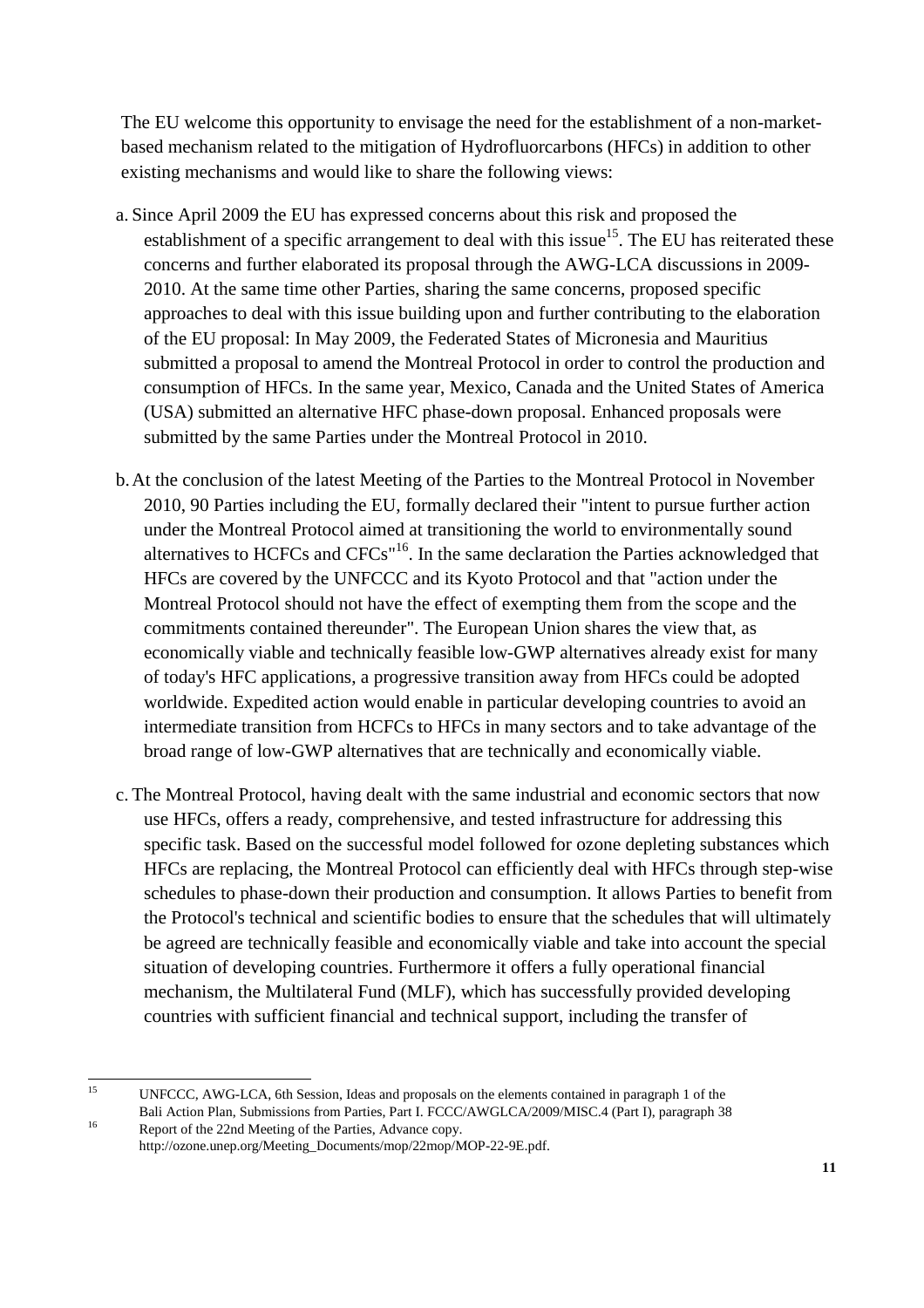technologies, to manage the phase-out of ozone depleting substances in a cost-effective manner over the last two decades.

- d.The EU reiterates that international action to phase-down HFCs under the Montreal Protocol should be complementary to mitigation action under the UNFCCC and without prejudice to Nationally Appropriate Mitigation Actions (NAMAs) that developing countries may want to implement. The phasing-down of HFCs under the Montreal Protocol should neither exclude HFCs from the scope of the Convention or any instruments related thereto nor affect existing commitments undertaken by the Parties thereunder.
- e. The financial resources to be made available for the implementation of HFC-related measures under the Montreal Protocol, including resources made available through the Multilateral Fund for the implementation of the Montreal Protocol or any other instruments deemed appropriate by Parties to the Montreal Protocol, should count towards the Parties' financial commitments under the UNFCCC.
- f. The EU envisages addressing HFCs through a cost-effective non-market approach that benefits from appropriate provisions of both the UNFCCC and the Montreal Protocol, confirming the articulation and organisation of work between the two Multilateral Agreements. In this respect, a decision by the COP of the UNFCCC at its 17th session could contribute to confirming and supporting collaboration with the Montreal Protocol in addressing HFCs.

We look forward to discussing these views with other Parties.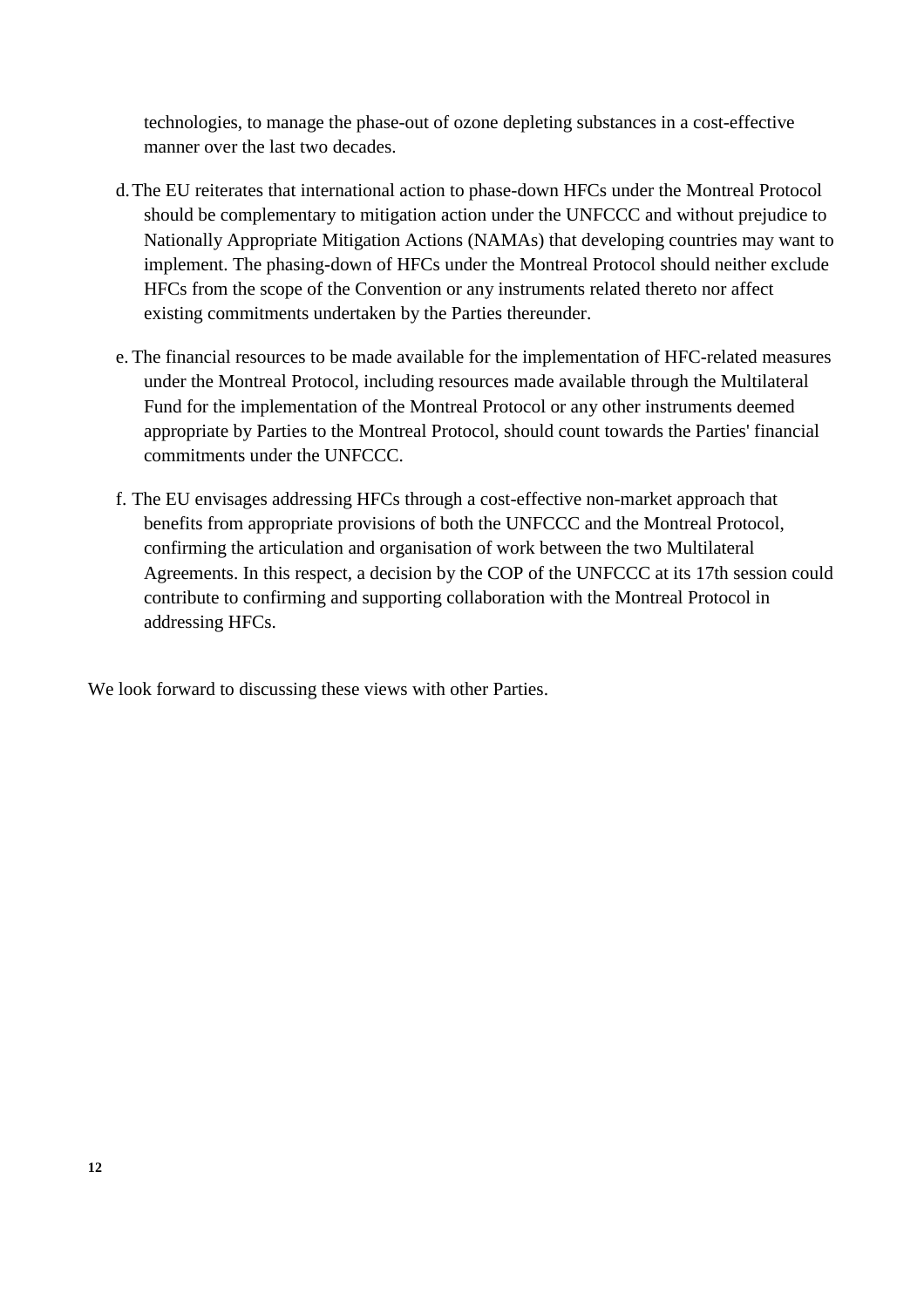# **PARAGRAPH 86: VIEWS ON MATTERS REFERRED TO IN PARAGRAPH 85**

Malaysia welcomes the proposal to establish one or more non market based mechanisms to enhance the cost-effectiveness of, and to promote, mitigation actions. Malaysia strongly believes that long term measures to address Green House Gases (GHG) mitigation in developing countries should not be subject to the uncertainties and volatility of market mechanisms. Public funding is required for developing countries to access relevant technologies, enhance capacities and establish the endogenous institutional frameworks needed for continuous and sustainable emissions reductions.

Malaysia would like to propose that the contribution to funding these institutional arrangements should be new and additional to Official Development Aid (ODA).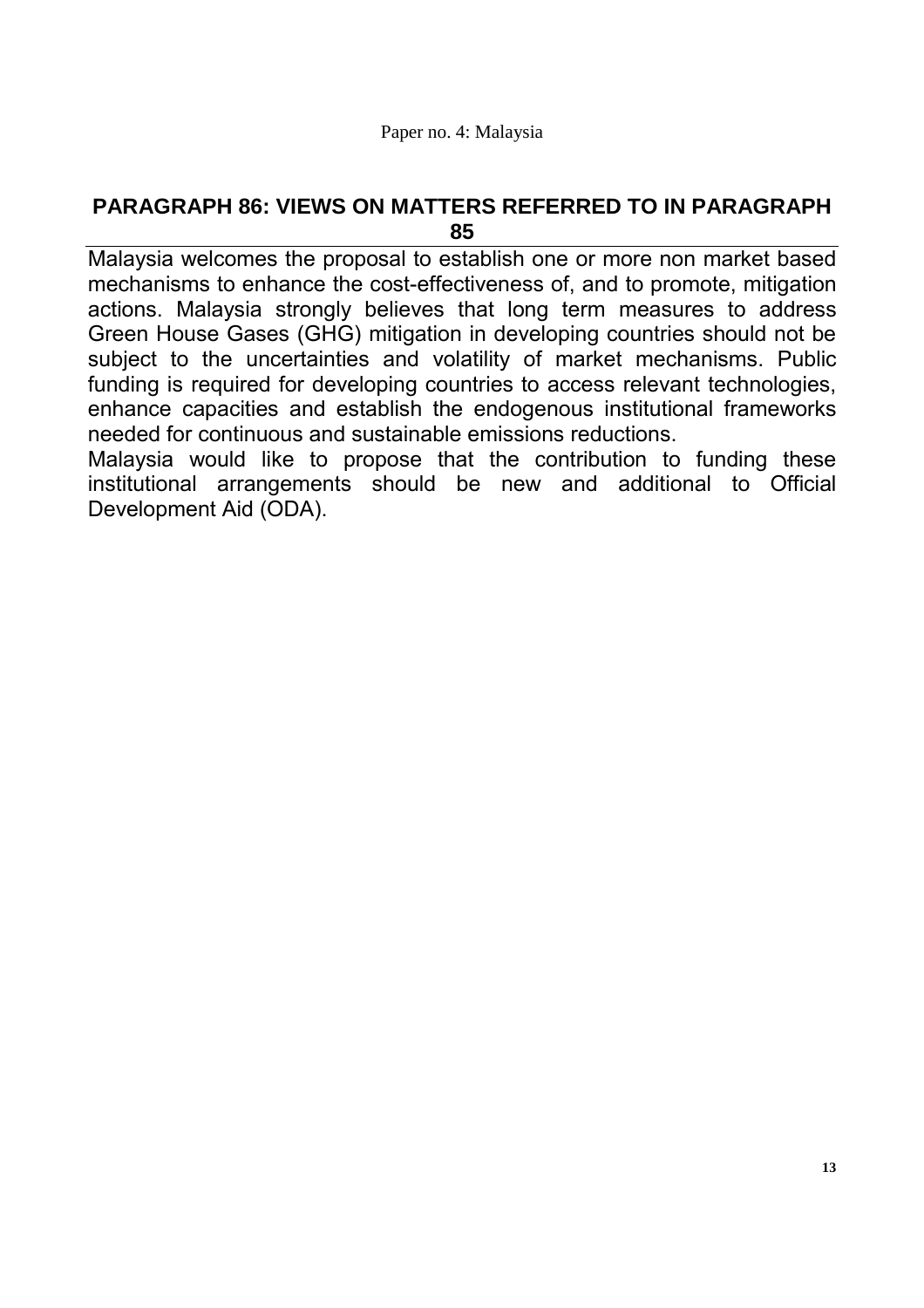Paper no. 5: New Zealand

## **NEW ZEALAND**

## *Views on non-market based mechanisms to enhance the cost-effectiveness of, and to promote, mitigation actions*

## **Submission to the AWG-LCA**

## February 2011

1 This submission responds to the invitation contained in document FCCC/ AWGLCA/2010/L.7 (paragraph 86) that invites Parties to submit their views on the establishment of one or more non-market based mechanisms to enhance the costeffectiveness of, and to promote, mitigation actions.

2 New Zealand considers that there are a wide range of measures, both market and non-market, available to promote mitigation actions and that it is important that individual countries be able to choose the combination of mechanisms which best suits their individual circumstances. New Zealand considers that the most cost effective and efficient mitigation outcomes are achieved through the market. However, where non-market based mechanisms (including unilateral measures) do not constitute a means of arbitrary or unjustifiable discrimination on trade, it can be appropriate in certain circumstances to use such measures. New Zealand would not support non-market measures that would interfere with the effectiveness and efficiency of markets.

3 However, New Zealand does support proactive non-market based cooperation. For example, many countries around the world - including G20 and APEC leaders - have made a political commitment to reform and phase out fossil fuel subsidies over the medium term. New Zealand is a member of "the Friends of Fossil Fuel Subsidy Reform", an informal group of non-G20 countries which encourages and supports the G20 countries to meet their commitments. The group is committed to supporting the reform of inefficient fossil-fuel subsidies, as it is incoherent to continue to underwrite the costs of emissions from fossil fuels at the same time that the world is making concerted efforts to mitigate those emissions through actions elsewhere.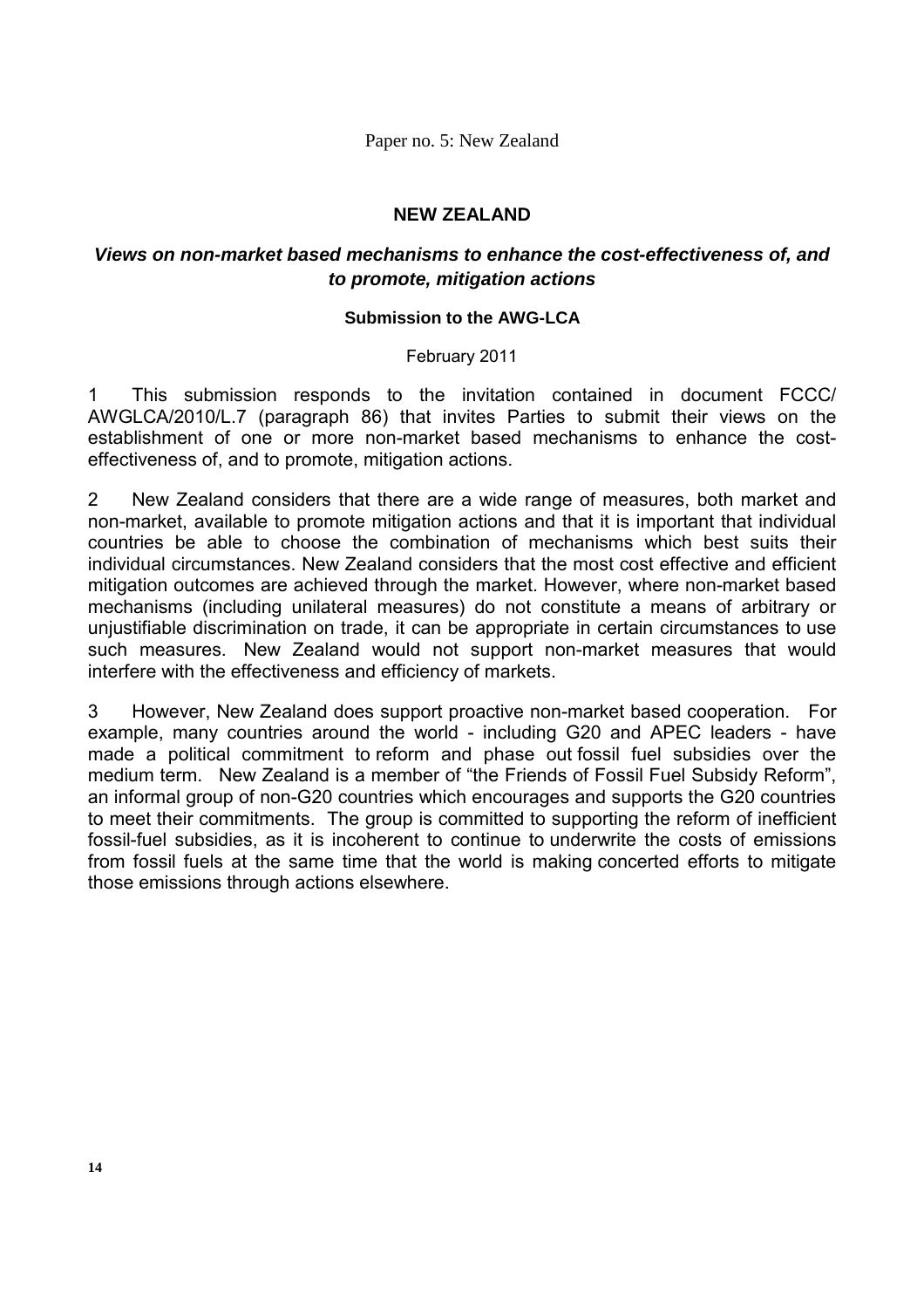## Paper no. 6: Peru

## **Submission by the Republic of Peru**

## **On the Outcome of the Work of the Ad Hoc Working Group on Long-term Cooperative Action under the Convention (AWG LCA) on matters related to the cost efficiency of measures**

In line with the Cancun Outcome (FCCC/AWGLCA/2010/L.7, paragraph 80 et ss), and the principles contained therein;

Peru believes it is essential to have new instruments and approaches that have a larger scale and scope that those currently existing, so as to address, with the level of urgency required, the ultimate objective of the Convention under the principle of common but differentiated responsibilities.

On this regard, and to facilitate their implementation, these instruments should allow to: (a) make the best use of both the means and institutions created under the Cancun agreement, and those which are already operating; (b) provide Parties with the capacity to blend different types of actions, within different sectors and/or regions of their economies, at a national and-or subnational levels, while (c) retain the sovereign capacity of the host country to decide which aspects are introduced into markets, and which count as a contribution to the ultimate objective of the Convention, in the most simple and straightforward manner possible, respecting the required environmental integrity of the whole approach.

In this sense, Peru proposes to explore approaches and instruments that allow countries to combine, at a large scale, the existing market instruments with NAMAs, and to create means to allow them to generate new market and non-market instruments, providing incentives for large segments of the economy to preserve low carbon assets, practices and infrastructure and to avoid high carbon ones.

Focusing on a flexible architecture, the achievement of this objective will allow Parties to take action, starting from their own circumstances and with existing instruments, so as to actively avoid the development of further high carbon assets practices and infrastructure, and remain in a low carbon path with new instruments devised in parallel for this purpose. This route is substantially more cost effective way than having developed first high carbon assets, practices and infrastructure, and then be provided with incentives to avoid its use.

Thus, Peru would like to make the following proposal:

#### **A strategic program based approach**

- 1. For a large scale, strategic program based instrument, at a national or subnational scale, under which a developing country can contribute to a net decrease and/or to the avoidance of global greenhouse emissions through the integration within programs, in a complementary and smart manner, activities that:
	- a. Provide a net reduction through nationally funded activities;
	- b. Provide mitigation activities through internationally funded activities; and,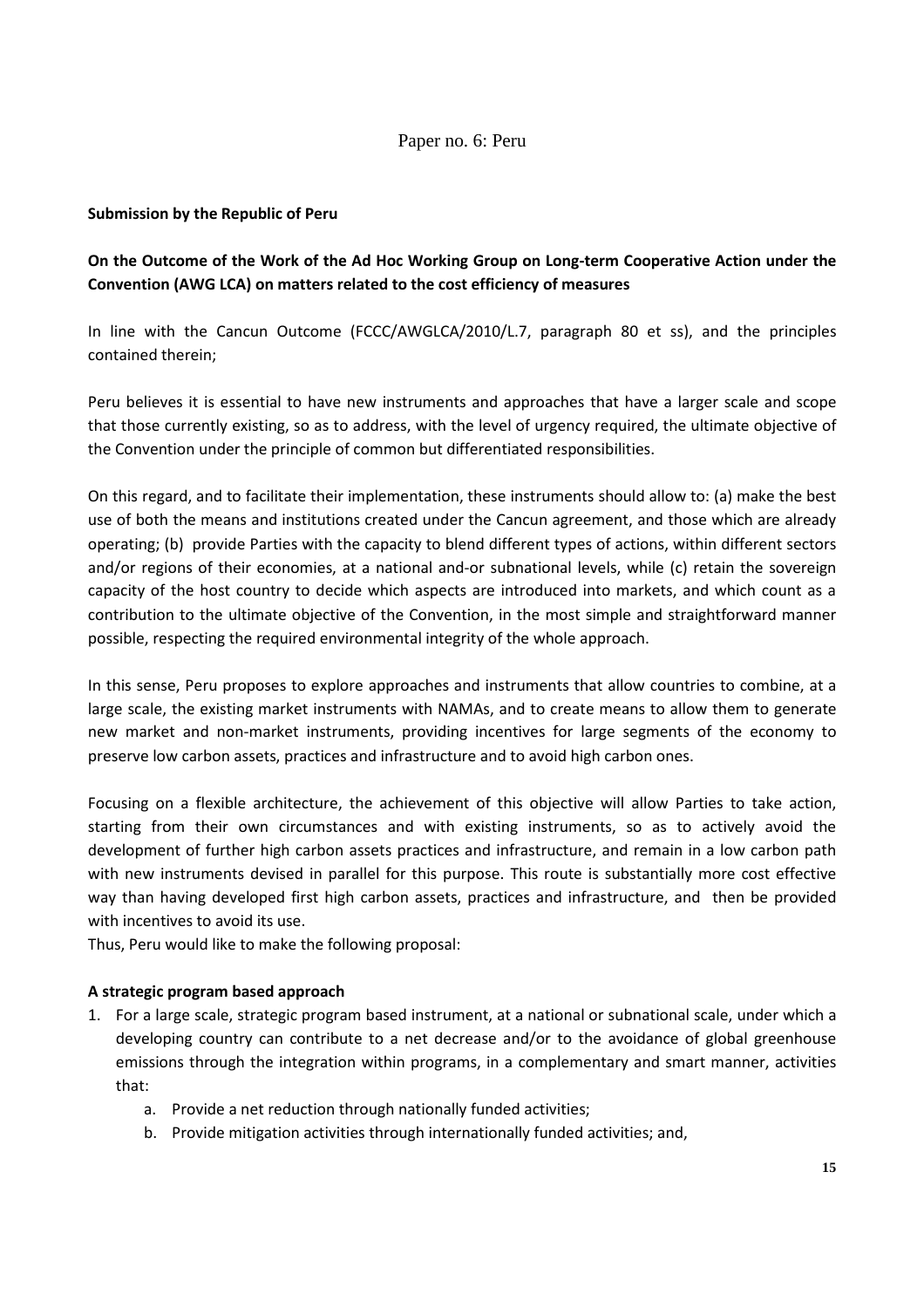c. Help to generate reductions through the use and/or establishment of market instruments, including under the CDM or through new instruments.

These actions should be able to be implemented side by side with NAMAs deployed with international support, and with other market instruments, under the KP or any new other market or mitigation mechanism, that allows for a reduction to be accounted for and placed in the market. The program, any of the NAMAs and/or the instruments forming part of it, should be underpinned for by a MRV scheme.

Once a MRV scheme, that allows all the activities under these large scale program instruments to be accounted for integrally is in place, the whole of the program or portfolio of NAMAs could be credited as a contributions as a whole, if the country so decides it

For this purpose, any methodology can be used, from the wealth of existing ones adapted to fit this purpose, and/or new methodologies capable of taking into account both the reduction getting into markets As well as those provided as a contribution to the global reduction effort. In any case, they must comply with the required environmental integrity and double counting safeguards.

## **Allowing the preservation of Low Carbon Assets, Practices and Infrastructure**

2. Peru makes an additional proposal for an instrument to allow the low emitting developing countries to preserve low carbon assets, practices, and infrastructure, under individual or aggregated projects within large scale programs, at a national or sub national scale. This instrument would allow multiple developing countries with relatively low carbon economies, and relatively low aggregate emissions, to make a contribution to a global low carbon future. It should be able to perform under the above outlined approach.

A majority of developing countries do not need an incentive to transition to a low carbon economy that they already have; rather, they need one devised to ensure that they can continue to grow and prosper, while maintaining those low carbon assets, practices and infrastructure which currently underpin their low carbon economy, and simultaneously avoid poverty as they grow. Thus, rather than providing an incentive to go down to a low carbon development strategy from a high carbon one, the country would avoid getting into a high carbon trajectory in the first place.

Consequently, a new market mechanism, in order to assess the value of this contribution, should allow a country to identify which and how its current practices, lifestyles and infrastructure are contributing to the current global mitigation effort, and have available incentives for their preservation in its road to sustainable development. These contributions could be measured employing similar standards to value assets, practices lifestyles or infrastructure providing analogue functions, under a baseline and goal scheme considering future emission growth, or under any other scheme that rewards the effective use and preservation of these low carbon assets. Such an instrument has the potential to provide a global contribution to a collective low carbon future, at a fraction of the cost of another that may entail supporting a country to shift from a high carbon trajectory into a low carbon one.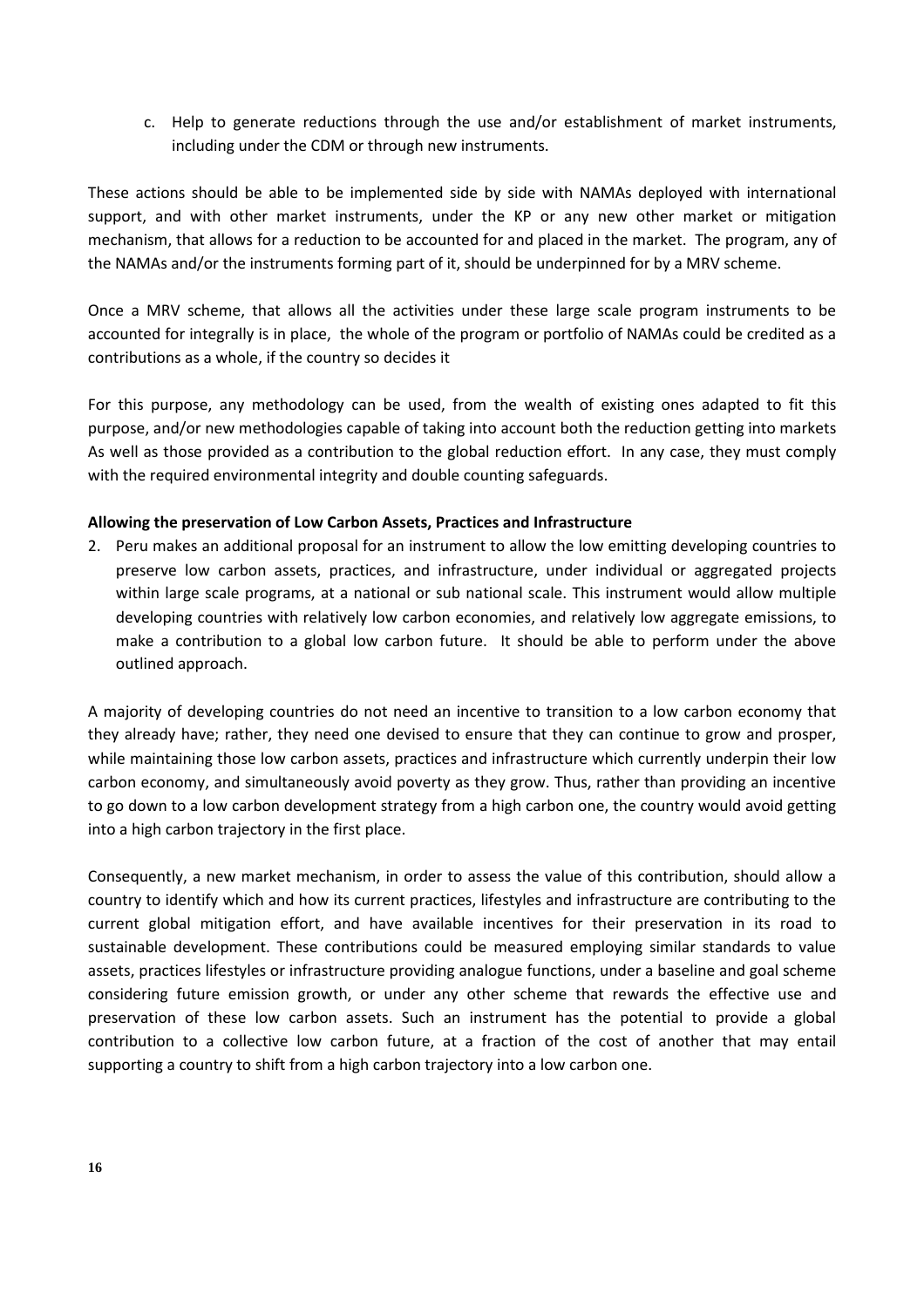#### **With a related work program to achieve this outcome**

3. Peru also proposes to explore, develop and implement the contents of these approaches, including its modalities and procedures established no further than COP18. This should allow Parties to use them in a coordinated and complementary manner that preserves environmental integrity, implemented side by side with policies combining markets and domestic contributions in a manner that suit their national circumstances, and ensure all countries can make both sustainable contributions and apply instruments that propitiate avoidance of high carbon development trajectories.

Peru believes this approach fits perfectly well within the architecture established in Cancun since it is consistent with the decisions on NAMAs and their registry, on MRV and low emissions development strategies, on financing, and with both the overall approach agreed on the cost effectiveness of measures and existing development instruments. Furthermore, Peru believes that these instruments have the potential to preserve those assets, practices and infrastructure currently contributing to a low carbon future in the developing world, while providing some means to elude the poverty driving forces usually attached to them. It also has the potential to do so by driving large segments of the economy towards carbon-efficient growth, generating clean jobs, and providing opportunities for technology transfer while preserving low carbon local and native knowledge.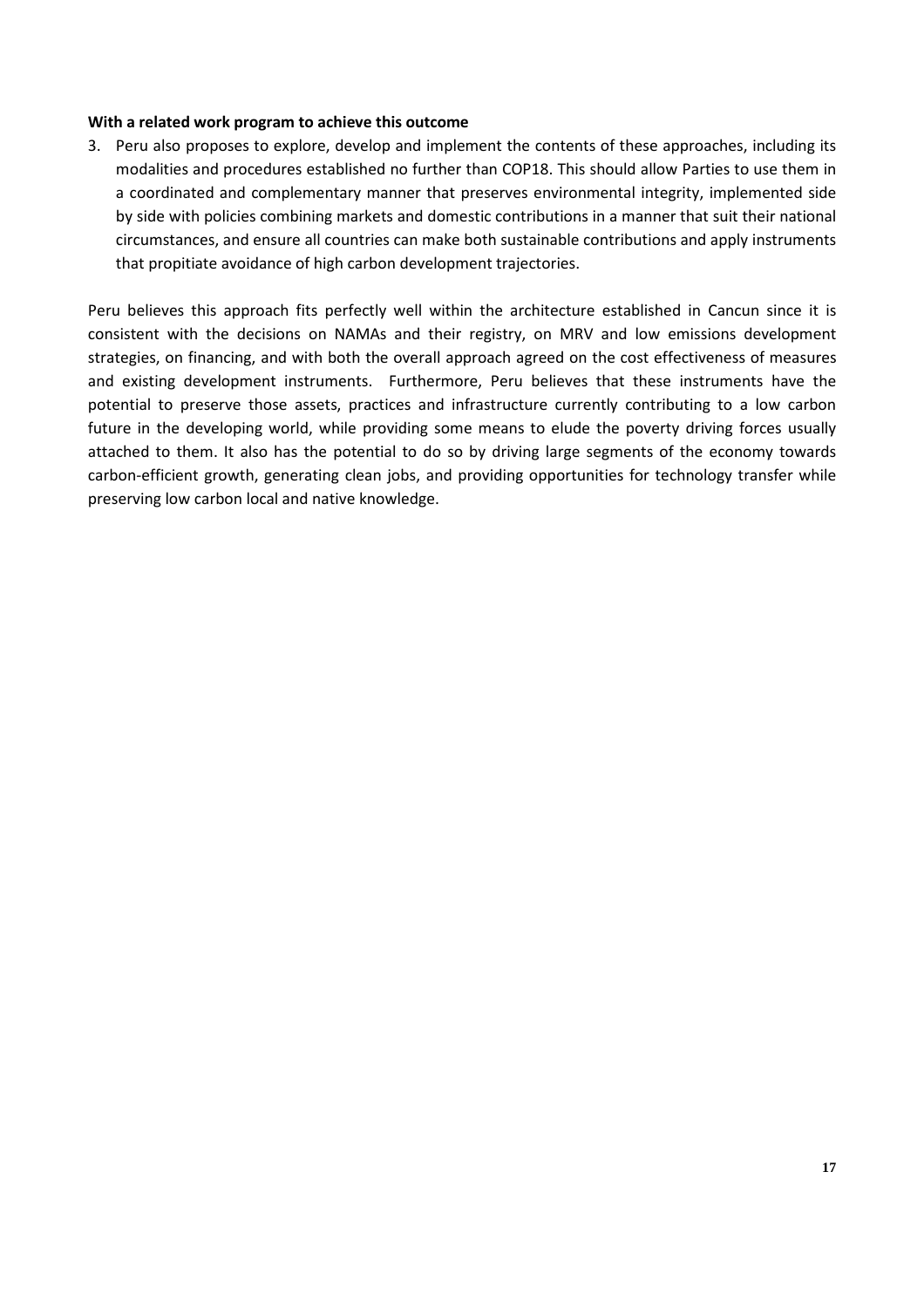Paper no. 7: Saudi Arabia

# **NON-MARKET BASED MECHANISMS TO ENHANCE THE COST EFFECTIVENESS OF MITIGATION**

# **Reference from the Cancun Agreement**

- 84. Decides to consider the establishment, at its seventeenth session, of one or more non-marketbased mechanisms to enhance the cost-effectiveness of, and to promote, mitigation actions;
- 85. *Requests* the Ad Hoc Working Group on Long-term Cooperative Action under the Convention to elaborate the mechanism or mechanisms referred to in paragraph 84 above, with a view to recommending a draft decision or decisions to the Conference of the Parties for consideration at its seventeenth session;
- 86. *Invites* Parties and accredited observer organizations to submit to the secretariat, by 21 February 2011, their views on matters referred to in paragraph 85 above;

# **Views from Saudi Arabia**

Saudi Arabia stresses the importance of the principles and provisions of the convention in particular the principle of equity and common but differentiated responsibilities and capabilities, on all issues related to mitigation.

Mitigation commitments are the responsibility of Annex I parties based on their historical responsibilities. In fulfillment of their mitigation commitments, including through non-market based mechanisms, Annex I parties must ensure that non-market approaches are cost effective. The assessment of cost effectiveness shall include the social and economic impacts of measures on all countries in particular developing countries.

Developing countries can voluntarily contribute to mitigation efforts through actions that are supported by financing and technology transfer from Annex I parties, and in line with their sustainable development needs, and priorities of sustained economic growth and poverty eradication.

Non market based approaches are cost effective means of achieving mitigation, and in general they will have a reduced negative impact on developing country parties, relative to market based measures. Non market based mechanisms can focus on improvements in efficiency and education. This can be done through new and existing national centers. Annex I parties should provide financial support and technical assistance to developing countries in order to strengthen existing national centers and/or establish new ones.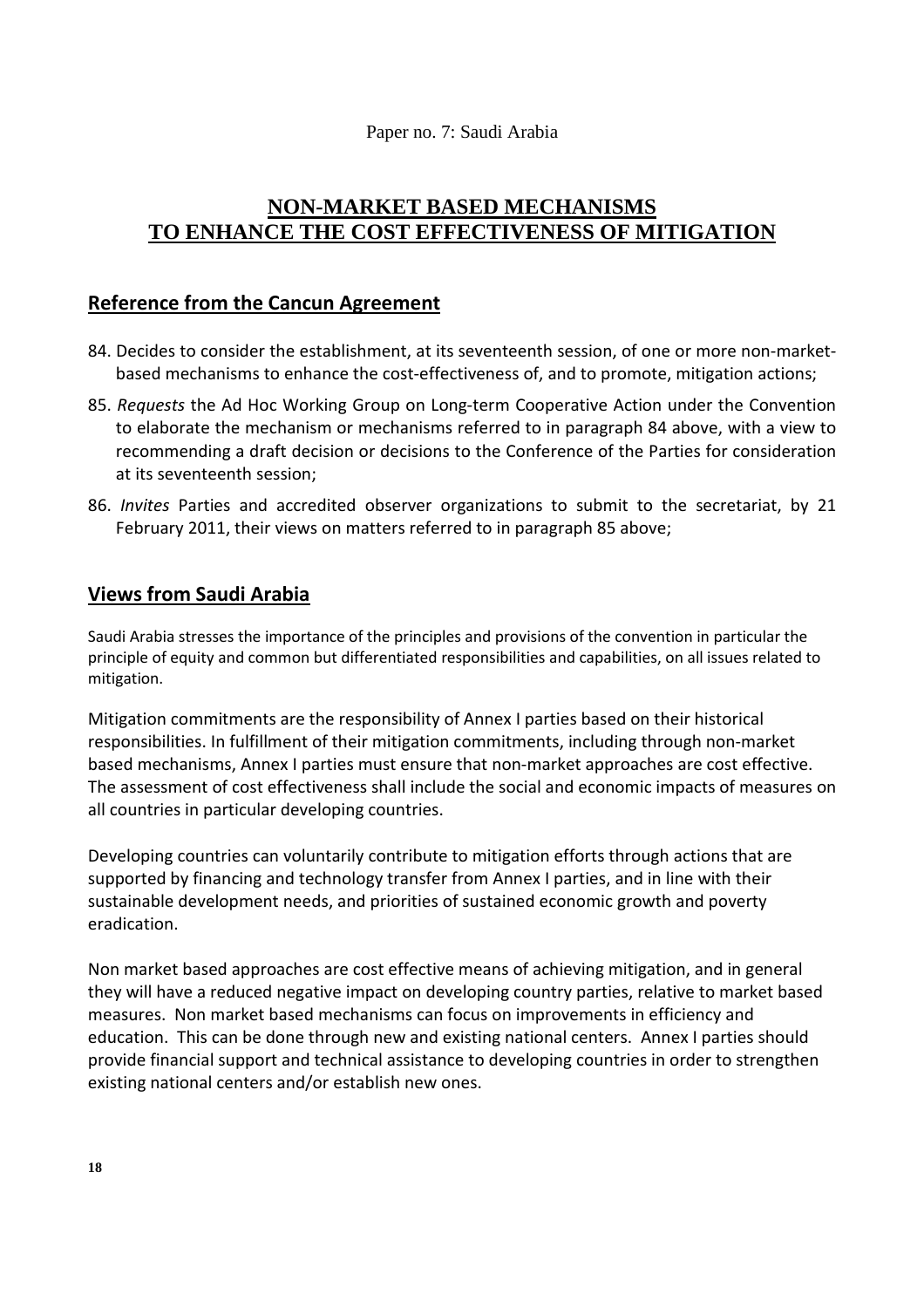## National Centers

National centers can undertake many functions including,

- Join different national entities along with the private sector to collaborate and identify areas of synergy in the realm of climate change.
- Identification of ways to control energy consumption and increase its efficiency through national programs and mechanisms of a technical nature while bearing in mind the need for sustainable development.
- Help identify configurations and behaviors of consumers thus allowing for a better understanding of how policies would be developed.

Some of the approaches used by such centers could include

- Drafting regulations and procedures for monitoring and controlling greenhouse gases, taking into account the national development strategies
- Setting objectives for national energy efficiency dependent on access to funding and technology transfer from developed country parties under the UNFCCC.
- Developing programs and media campaigns to educate citizens about the need for energy conservation and the need for controlling greenhouse gas emissions
- Develop programs to encourage private sector participation
- Incorporate lower emitting GHG technologies, including clean fossil fuels, into economic development plans.
- Develop national technical programs for energy-saving in service sectors, including joint activities among different economic sectors; for example:
	- o urban planning
	- o building materials and hardware specifications
	- o lighting
	- o air conditioning
	- o public transport vehicles
	- o private sector
	- o industrial policy
	- o public utilities

Such centers are to be comprised of all the relevant government entities (e.g., environment, trade, energy, agriculture, health, transportation, foreign affairs, interior, etc…), public/private utility organizations, and the private sector. The centers should have up to date information about green house gases.

The UNFCCC can play an important role to provide a network for interaction between similar centers in different countries to enhance cooperation and transfer of knowhow, as well as ease of access to technologies that will enable mitigation actions.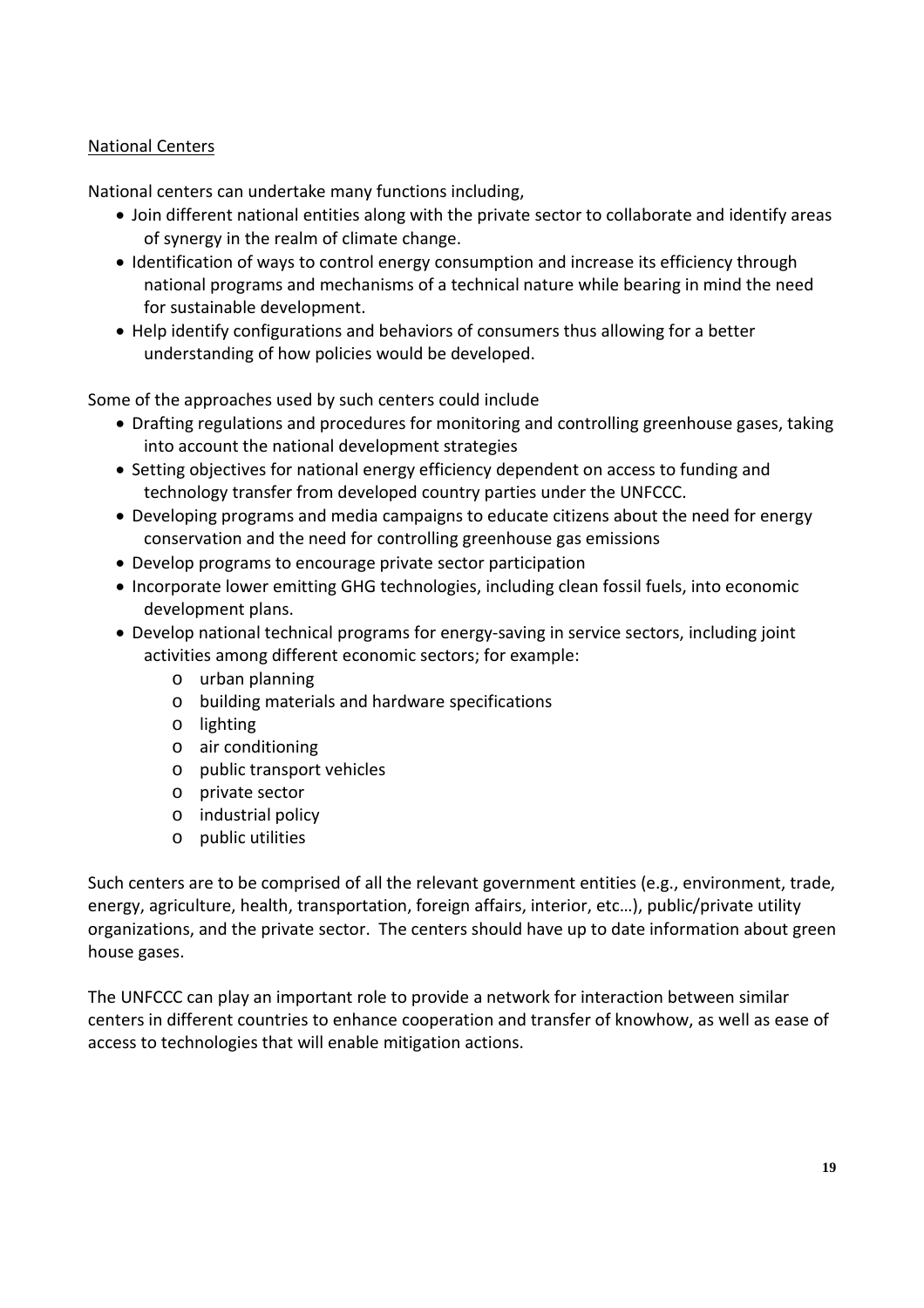Paper no. 8: Switzerland

# **Non-market-based mechanisms**

# **AWG-LCA 14**

Switzerland welcomes the opportunity to provide input on the elaboration of non-market-based mechanisms.

Non-market-based mechanisms already contribute to climate change mitigation and low-carbon development. In principle, they include all nationally appropriate mitigation actions as long as these are not considered as market-based approaches. However, the focus of the AWG-LCA for the establishment of non-market-based mechanisms should be on approaches that enhance the *costeffectiveness* and *promotion* of mitigation actions.

## **Structuring negotiations for catalysing a common understanding**

In order to ensure that negotiations on non-market-based mechanisms are efficiently structured and organised, Switzerland would like to point some elements which will need further clarification and discussions during future negotiations.

Firstly, as it is not clear yet - besides regarding cost-effectiveness - how far non-market-based mechanisms are different from NAMAs and which concrete proposals for mechanisms could be considered for establishment at COP17, we propose that an in-session workshop be organised in Bangkok to discuss concrete suggestions and identify key issues which need further clarification, including priorities in the process of developing new mechanisms and links to existing initiatives.

Secondly, negotiations should be structured according to these key issues in order to further elaborate on characteristics, modalities and guidelines with a view to recommending a draft decision to COP17 for consideration. Parties, international organisations and stakeholders could be invited to make presentations at additional in-/pre-session workshops and to submit their views on specific issues or proposals.

To this end, Switzerland suggests that negotiations be structured according to the following key questions, inter alia, which will need further clarification during future negotiations:

- *Priorities for the process:* Which priorities should be set in the discussions on the establishment of non-market-based mechanisms?
- *Connections and interdependencies between issues within the UNFCCC:* What are the interlinkages and interdependencies between the new mechanisms, emissions reductions commitments, NAMAs and the climate financing framework? In particular, what distinctive characteristics do non-market mechanisms have compared to NAMAs? What other interlinkages may exist and how should they be addressed?
- *Underlying principles:* What specific principles and characteristics should underpin nonmarket-based mechanisms?

Thirdly, if required, COP17 could decide on a work programme to be established under SBSTA in order to further operationalise the development of new mechanisms and elaborate modalities and procedures. Switzerland suggests that the work programme includes a work plan with 1) a first phase which consists in elaborating the framework in which the new non-market-based mechanisms will be anchored and identifying connections between issues addressed within the UNFCCC framework and 2) a second phase where modalities and procedures for the new mechanisms will be developed, taking into account the interlinkages that have been identified.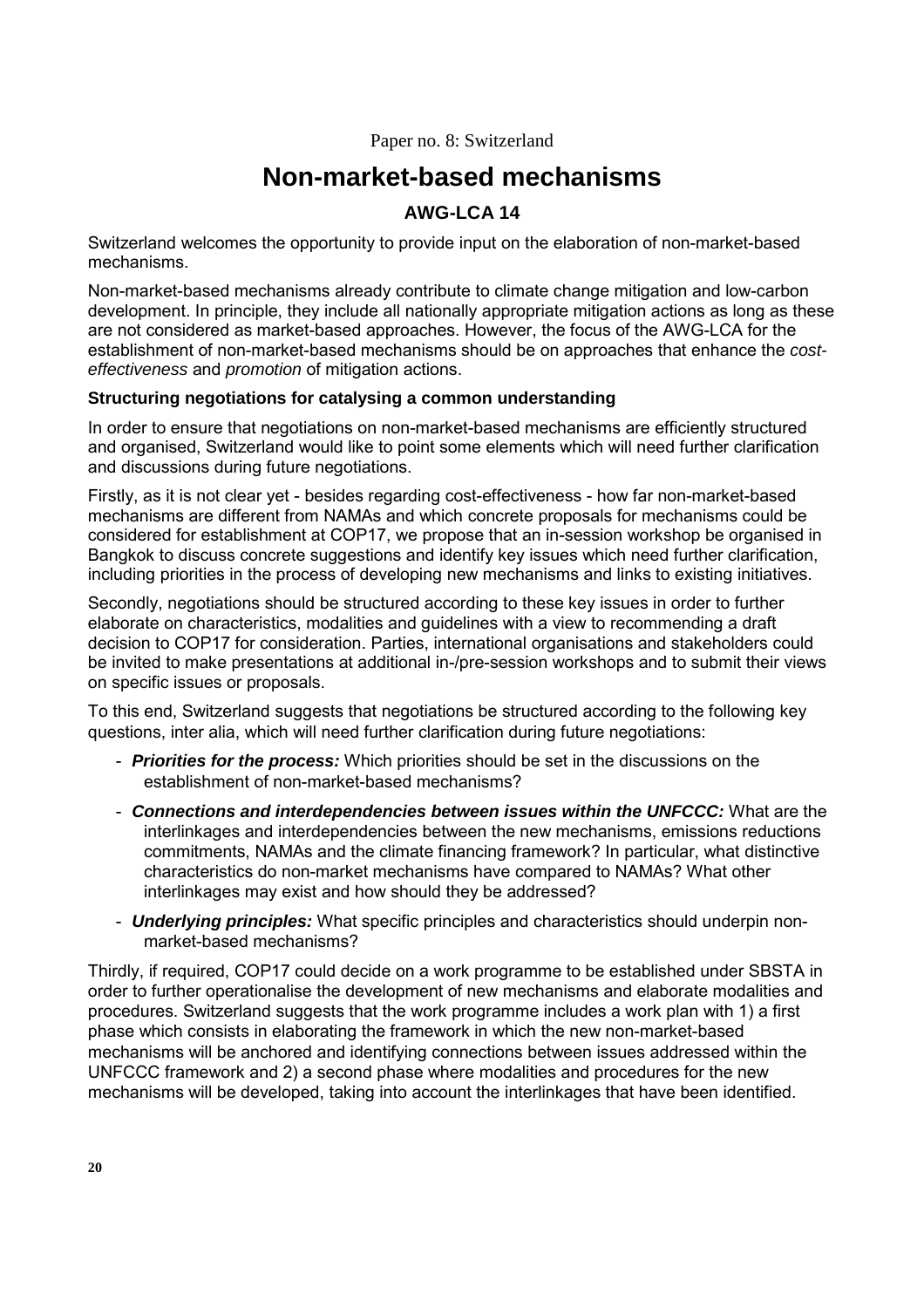# **B. VENEZUELA'S PROPOSALS ON 1B5 CHAPTER**

National position:

It is far from proven that market mechanisms "promote" mitigation. They are simply a means for shifting the burden of mitigation from developed to developing countries (e.g. CDM). Indeed, there is considerable evidence that market based approaches, including existing emission trading schemes, have failed on many of their stated objectives including additionality and even net emissions reductions. The market approaches could potentially risk "undermining" rather than "promoting" mitigation. Article 3.3 of the convention (dealing with cost-effectiveness) clearly requires Parties to undertake measures that are "precautionary". Many of the approaches proposed by developed countries in Cancun, however fail to satisfy this requirement.

The BAP refers to "markets" not to "international carbon markets", which are an issue addressed under the Kyoto Protocol. Parties are welcomed to discuss the role of national markets in helping to promote mitigation. All issues relating to international carbon markets should be addressed in the KP to avoid duplication and ensure consistency with the agreed negotiating mandates.

The approaches to be developed in this Chapter (1b5), should be related to the provisions under Article 4, paragraph 3 and 7 and Article 11 of the Convention, regarding the fact that Annex II Parties shall provide new and additional financial resources to meet the agreed full incremental costs of implementing measures that are covered by Article 4, paragraph 1, of the Convention.

The Bolivarian Republic of Venezuela request the formal consideration and discussion of the following non market based approaches to enhance the cost-effectiveness of, and to promote, mitigation actions:

## **1.- Changes in consumption patterns**

Bearing in mind different circumstances of developed and developing countries, the developed country Parties and other developed Parties included in Annex II, shall undertake policies and measures to substantially modify consumption patterns in all relevant sectors, in order to demonstrate that developed countries are taking the lead for modifying longer-term trends in anthropogenic emissions consistent with the objective of the Convention, and are sufficient to achieve an aggregate reduction of anthropogenic carbon dioxide equivalent emissions from domestic sources of greenhouse gases of more than [ X ] below 1990 levels by 2020, under the Kyoto Protocol.